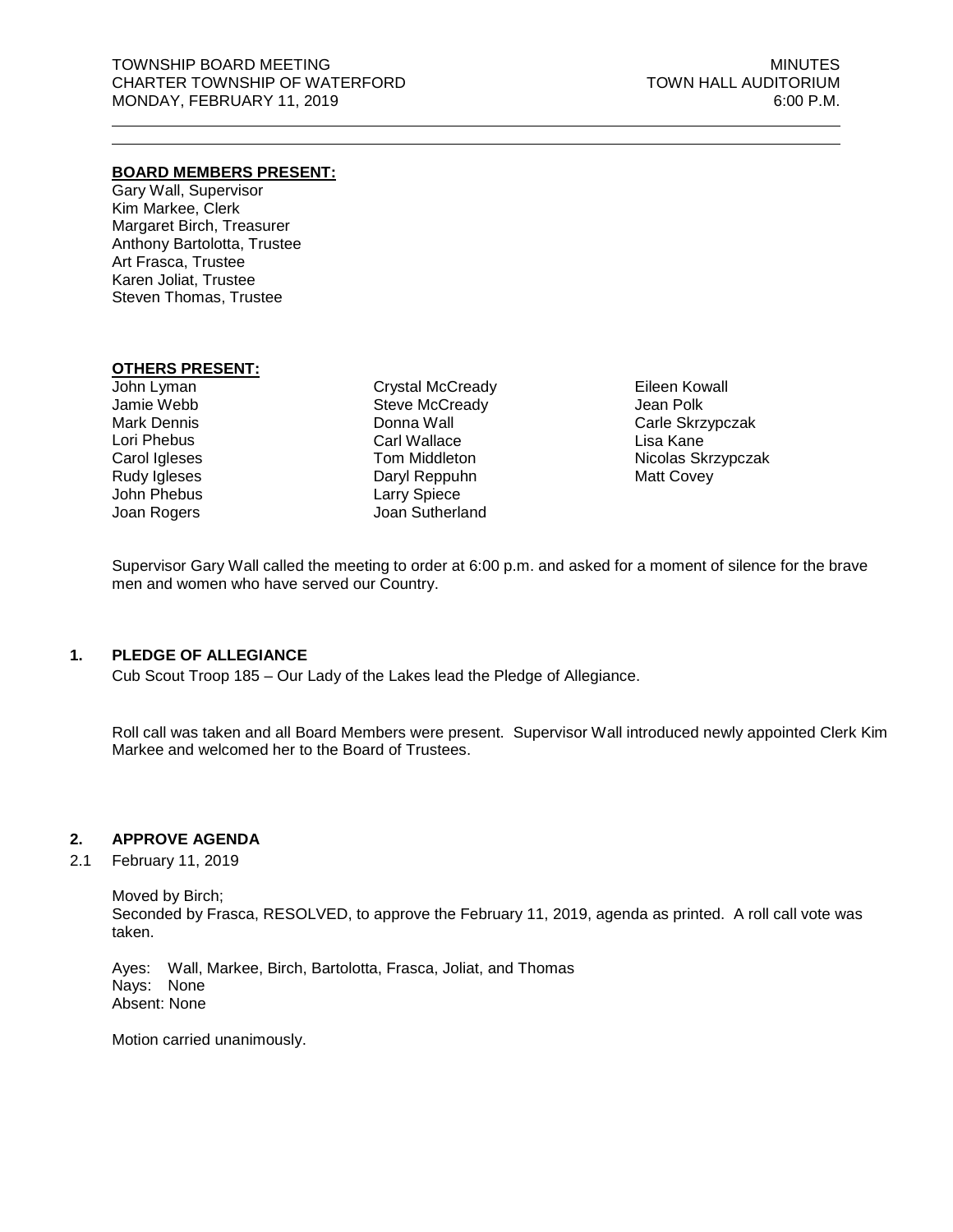## **3. ANNOUNCEMENTS**

- 3.1 Winter 2018 taxes are payable without penalty through Thursday, February 14, 2019. See the tax bill, front and back, for more information. To review tax information and/or to pay taxes online, please visit waterfordmi.gov/taxes.
- 3.2 Waterford Township administrative offices and the Library will be closed Monday, February 18, 2019, in observance of Presidents' Day. Emergency services remain available during this administrative closure.
- 3.3 The annual State of the Township breakfast event will be held on Wednesday, February 20, 2019, at 7:30 a.m. at the Overtyme Fireside Lounge. Hear firsthand from Township Supervisor Gary Wall, Waterford School District Superintendent Dr. Keith Wunderlich, and Oakland Community College, Chancellor Peter Provenzano, about what's being accomplished now and what's in store for the community in 2019. Visit the Waterford Area Chamber of Commerce website www.waterfordchamber.org for more information and to purchase tickets at \$20 per person - advance registration only.
- 3.4 Get your tickets now for the 20th Annual Taste of Waterford event Thursday, February 21, 2019, from 6:00 p.m. – 9:00 p.m. at the Oakland Schools Conference Center. Family fun for all ages. All you can eat culinary tastings from more than 30 popular area restaurants. Live music by Dean and Stewart, 50/50 and pick-a-prize raffles, meet Smokey the Bear, and much more. All proceeds support the Waterford Coalition for Youth. Tickets available at [wcfytaste.eventbrite.com](http://www.wcfytaste.eventbrite.com/).
- 3.5 Are you a Waterford business owner or do you know a Waterford business who is celebrating a milestone business anniversary 25+ years in 2019? Let us know! We are now taking nominations for anniversary awards at the upcoming 2019 Business Recognition Breakfast. Call or email the Supervisor's office 248- 674-6201 [supervisor@waterfordmi.gov](mailto:supervisor@waterfordmi.gov).
- 3.6 In partnership with Waterford Township, CGI Communications recently produced six videos designed to take visitors on a virtual video tour of all the things Waterford Township has to offer. The video series covers a variety of topics including: Welcome to Waterford, Public Services, Parks & Recreation, Education, Homes & Real Estate, and Quality of Life. We invite you to checkout all six short videos on the Waterford Township website homepage at waterfordmi.gov. Special thanks to all of the advertisers you'll see featured on the video landing pages for supporting this project!
- 3.7 The Charter Township of Waterford is looking for community minded people to serve on various Township Boards. Board members are required to attend approximately one to two meetings a month. If you are interested in serving your community please contact the Supervisor's office via e-mail supervisor@waterfordmi.gov or call 248-674-6201. Please indicate what Board you are interested in serving on, on your resume.
- 3.8 Congratulations to the Waterford Regional Fire Department for their win over the West Bloomfield Fire Department at their annual charity basketball game held on Saturday, February  $9<sup>th</sup>$ . The game went into overtime and the Waterford Regional Fire Department won 36-32. The two departments raised \$11,000 for the Great Lakes Burn Victims Camp. The 50/50 winner was Daryl Reppuhn. Mr. Reppuhn donated his winnings to the Great Lakes Burn Victims Camp.

#### **4. AWARDS AND PRESENTATIONS**

#### 4.1 **Goodfellows – Award Presentation**

Joe Carr, Waterford Goodfellows advised that the Goodfellows are working with the Fire Department to assist burned out victims that need assistance.

Mr. Carr went on to advise that every year the Waterford Goodfellows provide about 250 Christmas Baskets to Waterford residents and students of the Waterford School District. Mr. Carr presented a plaque for Alison Swanson, Parks and Recreation Director, "The Waterford Goodfellows Association, We would like to thank you and your staff for the support. In appreciation for the help, so we can help needy families,"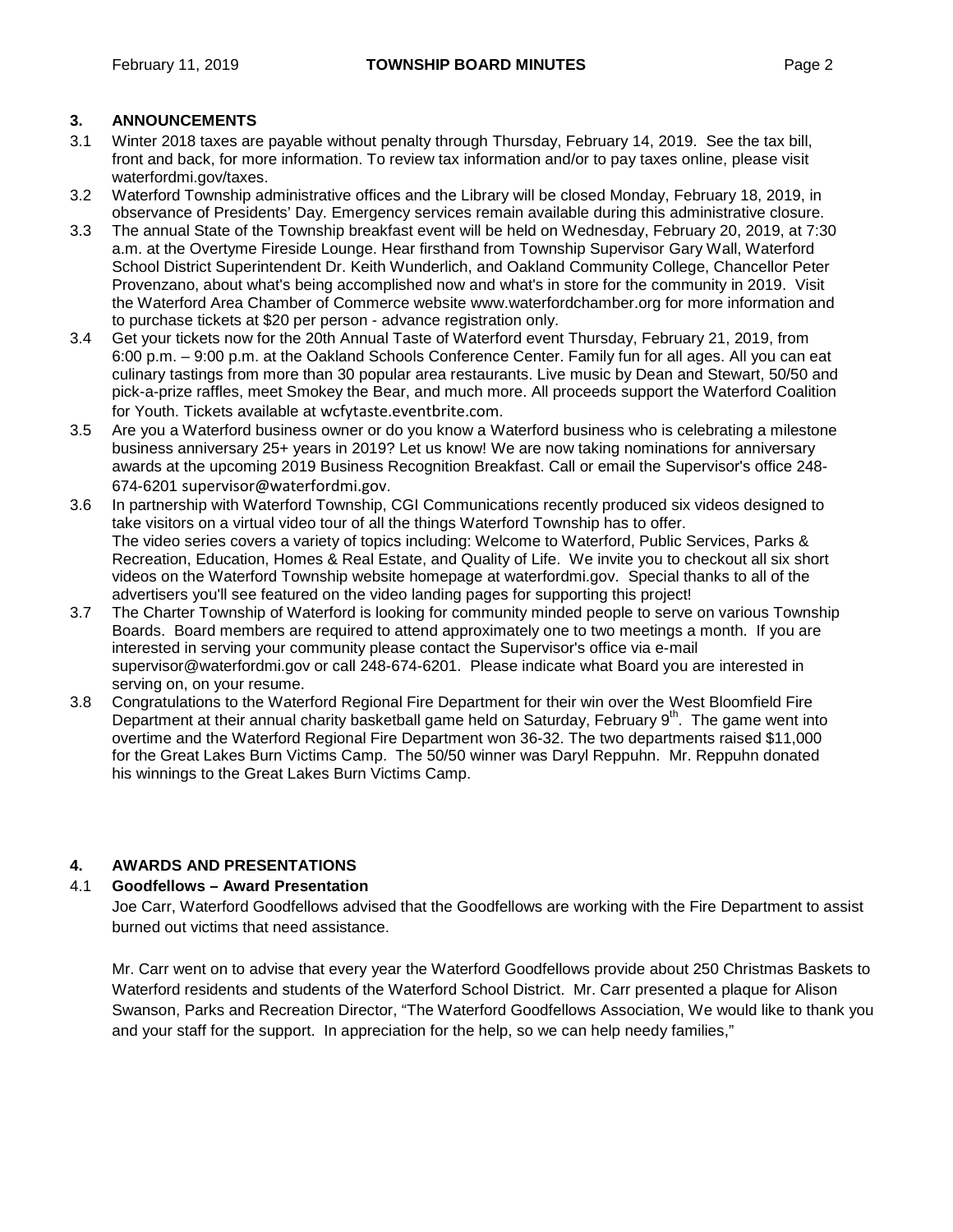#### 4.2 **Fire Department Presentation**

Fire Chief Lyman and Deputy Chief Covey presented the following Silver Life Saving Awards to Captain Phebus and Operations Assistant Tom Rayner.

Captain Phebus and Tom Rayner were at Williams International, in Pontiac, conducting a fire suppression test, when they were notified of a man down in the building. They immediately responded and found the man in cardiac arrest. They began CPR and AED was connected to the patient. He was shocked 1x by the AED, and before the patient was transported to the hospital he was awake and talking. In fact he requested to not be transported to a hospital. Of course he was transported. As a result of your quick actions, and providing advanced emergency medical care, this patient is making a full recovery.

It is for this incident that Captain Phebus and Tom Rayner received the Fire Departments Silver Lifesaving Award.

Chief Lyman stated that there are 70 years of EMS experience between Captain Phebus and Mr. Rayner.

Fire Chief Lyman and Deputy Chief Covey presented the following Gold Life Saving Awards to Captain Dan Dumas, Lt. Jay Coomer, Engineer/Paramedics Mike Lemons, Matt Blom and Jeff Thomson.

On November 28, 2018, Rescue 2 and Engine 2 were dispatched to an injury accident. While enroute they were notified that the patient was critical. Upon arrival the crew extricated a 21 year old female from the car and began advanced life support pre-hospital care. This patient was unconscious and in cardiac arrest. CPR, Defibrillation, intubation and other procedures were all completed enroute to the hospital.

This patient arrived at the hospital with a pulse and was trying to breathe on her own.

As a result of your care, this patient is making a miraculous recovery. Your professionalism and the emergency medical care provided is the basis for you receiving the Fire Departments Silver Lifesaving Ribbon.

Chief Lyman stated that the young lady is in the audience. Miss. Lauren joined Chief Lyman on stage.

Deputy Chief Covey stated that there are very few times when you go on a critical accident call and the patient survives. It is a one in a million chance that the person survives. The crew decided to give a third defibrillation attempt. It was the third attempt that saved Miss. Lauren's life.

Miss. Lauren came to the state and thanked the crew for not giving up on her. She also requested to have a photograph taken with the crew.

Chief Lyman announced that Dryer Vent Wizard is sending a check/grant of \$500.00 to the Fire Department.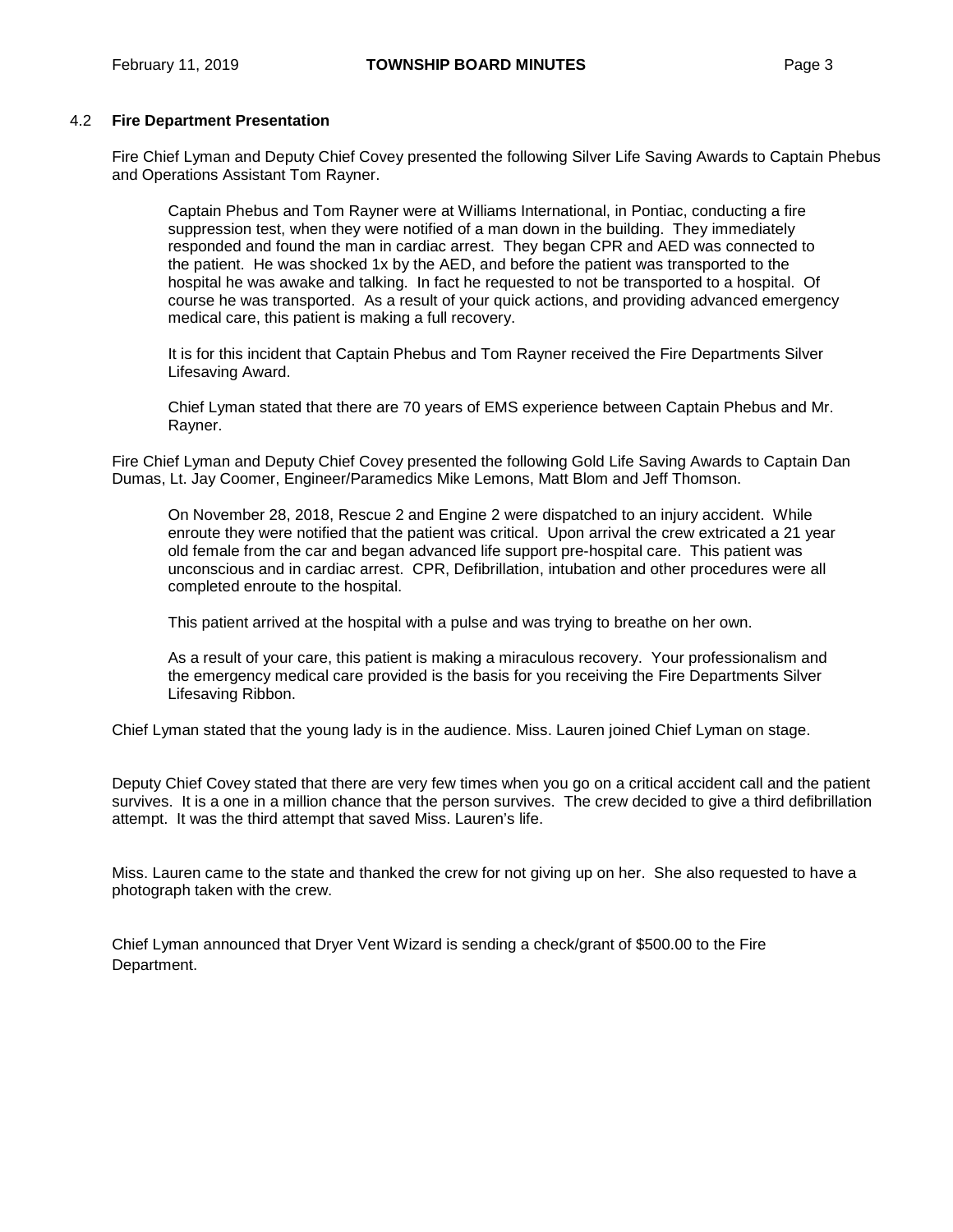#### **5. CONSENT AGENDA**

*Board Members may remove items from the Consent Agenda for discussion purposes or for the purpose of voting in opposition. Public comment for items removed from the consent agenda may be received in the same manner immediately following the Consent Agenda.*

- 5.1 January 28, 2019, Meeting Minutes
- 5.2 February 11, 2019, Bill Payment
- 5.3 Receive Development Services November and December 2018 Reports
- 5.4 Appoint Clerk Markee to the Library Advisory Board
- 5.5 Appoint Clerk Markee to the Personnel Board
- 5.6 Banner Permit Waterford Coalition for Youth

Moved by Birch,

Seconded by Bartolotta; RESOLVED, approve Consent Agenda items 5.1 through 5.6. A roll call vote was taken.

Ayes: Wall, Markee, Birch, Bartolotta, Frasca, Joliat, and Thomas Nays: None Absent: None

Motion carried unanimously.

#### **6. BOARD LIASON REPORTS (VERBAL)**

Treasurer Birch announced that they dissolved the Schoolhouse Lake Improvement Board. It has been inactive since 1994.

### **7. OLD BUSNIESS Possible Adoption of Ordinance 2019-001 - Smoking and Tobacco and Vapor Product Ordinance Amendments**

The following memo was received from Township Attorney Dovre.

The Ordinance that accompanies this letter is an expanded version of the Ordinance that was removed from the January 14th Agenda at my suggestion. Underlining has been used to identify changes to existing Ordinance Sections. New Sections being added are not underlined. The clean version is what would actually be introduced.

The prior version was focused on making the prohibitions regarding minors and tobacco applicable to minors and vapor products. What is now presented for possible introduction at your January 28th meeting still addresses minors and vapor products under some refined and relocated definitions. However, it also deals with some other issues under the general subject of smoking that I identified as appropriate for your consideration. By reference to the Section numbers of the Ordinance, those are summarized below.

**11-001(a).** Because they have application to more than one Article or Division of Chapter 11, the 4 definitions have been placed here under a numbering format that will facilitate easily adding future generally applicable definitions under the next number in sequence.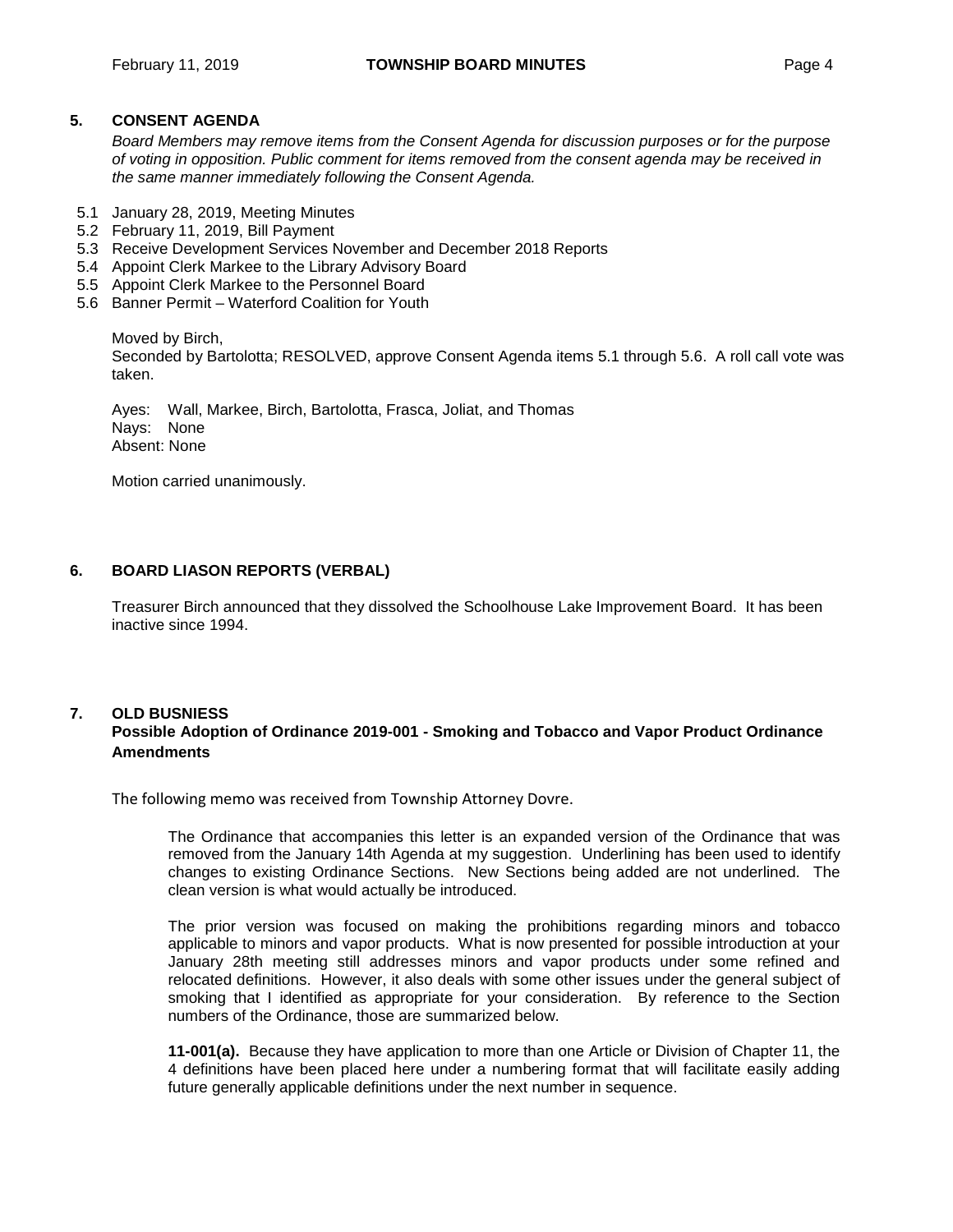**11-341**. Adopts the Michigan Clean Indoor Air Act by reference as the Clean Indoor Air Ordinance. A copy of that Act is provided with this letter.

**11-342.** Would prohibit the use of Vapor Products in the same places that smoking is prohibited by the Michigan Clean Indoor Air Act.

**11-358.** Prohibits use of tobacco products on school property in the same manner and with the same exceptions as state law, MCL 750.473. Although it could be challenged on preemption grounds, in my opinion you are not required to include those exceptions.

**11-359.** Prohibits use of vapor products on school property in the same manner and with the same exceptions under MCL 750.473 for tobacco products.

**Section 4 of Ordinance.** The provisions in the current Ordinance Code that allow smoking in educational facilities in designated areas conflict with the Michigan Clean Indoor Air Act and would be repealed.

**11-383, 11-387 and 11-388** are the Sections where references to vapor products have been added.

As indicated, these Ordinance Amendments are presented for introduction. That may be as presented, or with any changes that are identified in the motion to introduce.

#### **CHARTER TOWNSHIP OF WATERFORD ORDINANCE NO. 2019-001**

#### **SMOKING AND TOBACCO AND VAPOR PRODUCT ORDINANCE AMENDMENTS**

An Ordinance to amend the Waterford Charter Township Code to add definitions of nicotine, tobacco, and vapor products, adopt the Michigan Clean Indoor Air Act by reference, amend the Code to prohibit use of tobacco and vapor products on school property, repeal the Code provisions on smoking in educational facilities, prohibit the sale and furnishing to and the purchase, possession, and use by minors of vapor products, and provide penalties for the added and amended Code provisions.

THE CHARTER TOWNSHIP OF WATERFORD ORDAINS:

#### **Section 1 of Ordinance**

That Section 11-001(a) in Article I, In General, of Chapter 11, Offenses, of the Waterford Charter Township Code is hereby amended to read as follows:

#### **Sec. 11-001. Definitions and violations.**

(a) Definitions*.* In addition to the rules of construction and definitions contained in Section 1-002 and this Chapter, definitions of words and phrases in The Michigan Penal Code, Public Act No.328 of 1931, as amended, MCL 750.1 - MCL 750.568, and in Chapter 752 of the Michigan Compiled Laws for Crimes and Offenses, MCL 752.1 et. seq. shall be deemed to apply when those words and phrases are used but not defined in this Chapter or Code. When used in this Chapter, the following words and phrases are defined as follows: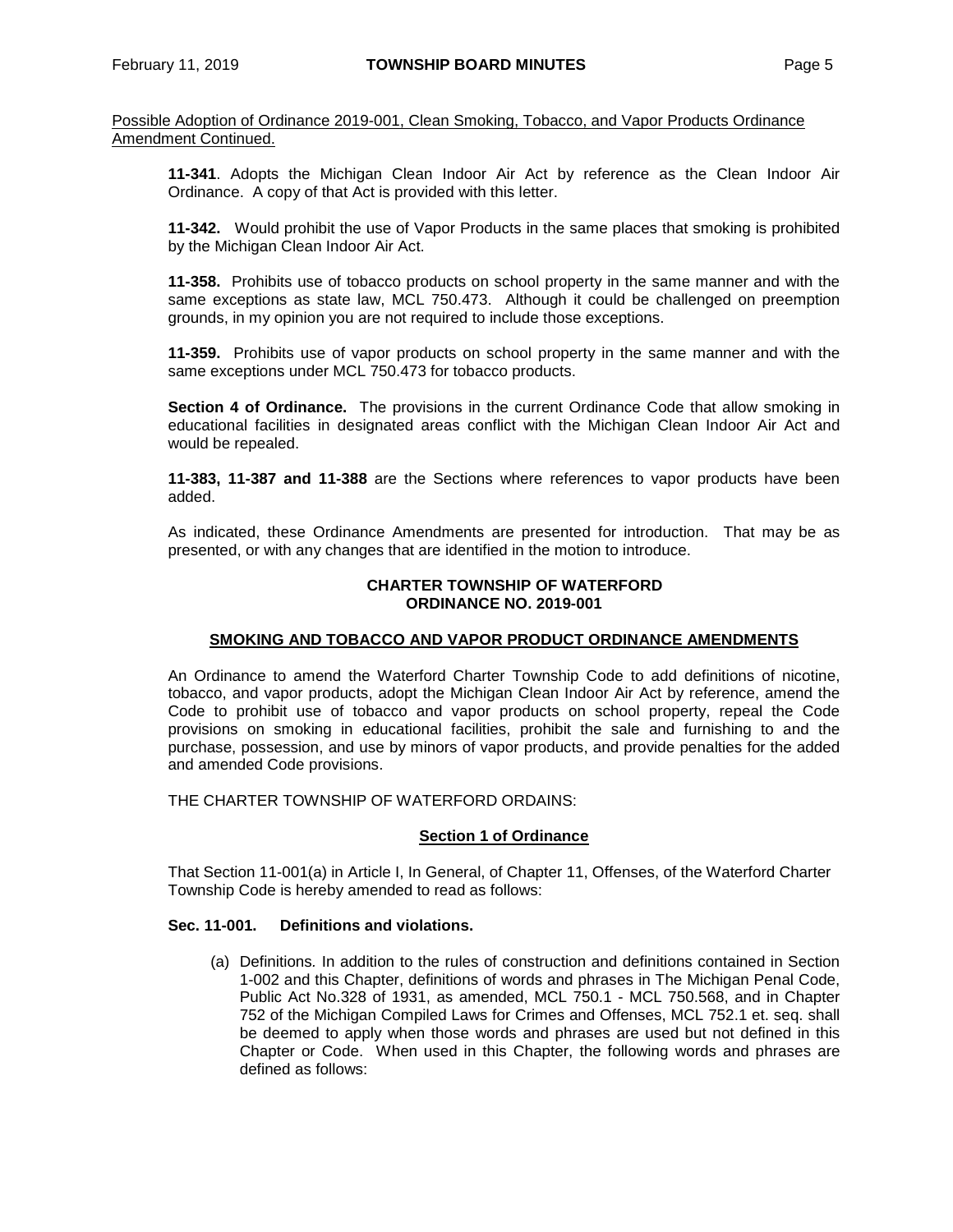> (1) *Nicotine Product* means tobacco and any other product, substance, or device containing or used to deliver nicotine for human consumption, whether chewed, absorbed, dissolved, inhaled, or ingested by any other means.

> (2) *Tobacco Product* means s product that contains tobacco that is intended for human consumption, including but not limited to cigarettes, noncigarette smoking tobacco such as cigars or loose tobacco for smoking in a pipe or other device, and smokeless tobacco such as chewing tobacco, that is consumed by placement in the mouth, inhaling through the nostrils, or other means.

(3) **Use a Tobacco Product** means carrying a lighted cigarette, cigar, pipe, or other smoking device, or smoking, inhaling, chewing, or placement within a person's mouth of a tobacco product.

(4) *Vapor Product* means a product or device that employs a heating element, power source, electronic circuit, or other electric, chemical, or mechanical means, regardless of shape or size, that when used, produces vapor, fumes, or smoke from a nicotine product or other substance or solution. Vapor products include an electronic cigarette (E cigarette), electronic cigar, electronic cigarillo, electronic pipe, or similar product or device and a vapor cartridge or other container of a nicotine product, or other substance in a solution or other form that is intended to be used with or in an electronic cigarette (E cigarette), electronic cigar, electronic cigarillo, electronic pipe, or similar product or device.

#### **Section 2 of Ordinance**

The Waterford Charter Township Code is hereby amended by adding Sections 11-341 and 11- 342 in a new Division 3, Indoor Smoking and Use of Vapor Products, in Article VII, Offenses Against Public Safety, of Chapter 11, Offenses, to read as follows:

#### **ARTICLE VII OFFENSES AGAINST PUBLIC SAFETY**

#### **Division 3. Indoor Smoking and Use of Vapor Products.**

#### **Sec. 11-341. Michigan Clean Indoor Air Act Adoption by Reference; Civil Infraction.**

- (a) As allowed by MCL 42.23, the Michigan Clean Indoor Air Act, which is Part 126 of the Public Health Code, MCL 333.12601 through MCL 333.12617, as amended, is adopted by reference as an ordinance of the Township to prohibit smoking in enclosed indoor areas that are defined as public places in the Michigan Clean Indoor Air Act.
- (b) This ordinance shall be known and may be cited as the Clean Indoor Air Ordinance.
- (c) Violation of this Clean Indoor Air Ordinance is a civil infraction, punishable as provided in Section 1-10(b) of this Code, with the fine for a first violation not to exceed \$100.00, and the fine for a second or subsequent violation not to exceed \$500.00.

#### **Sec. 11-342. Indoor Use of Vapor Product; Civil Infraction.**

- (a) No person shall use a vapor product, as defined in Section 11-001, in an enclosed indoor area that is defined as a public place in the Michigan Clean Indoor Air Act adopted as the Clean Indoor Air Ordinance in Section 11-341.
- (b) Violation of this Section is a civil infraction, punishable as provided in Section 1- 10(b) of this Code, with the fine for a first violation not to exceed \$100.00, and the fine for a second or subsequent violation not to exceed \$500.00.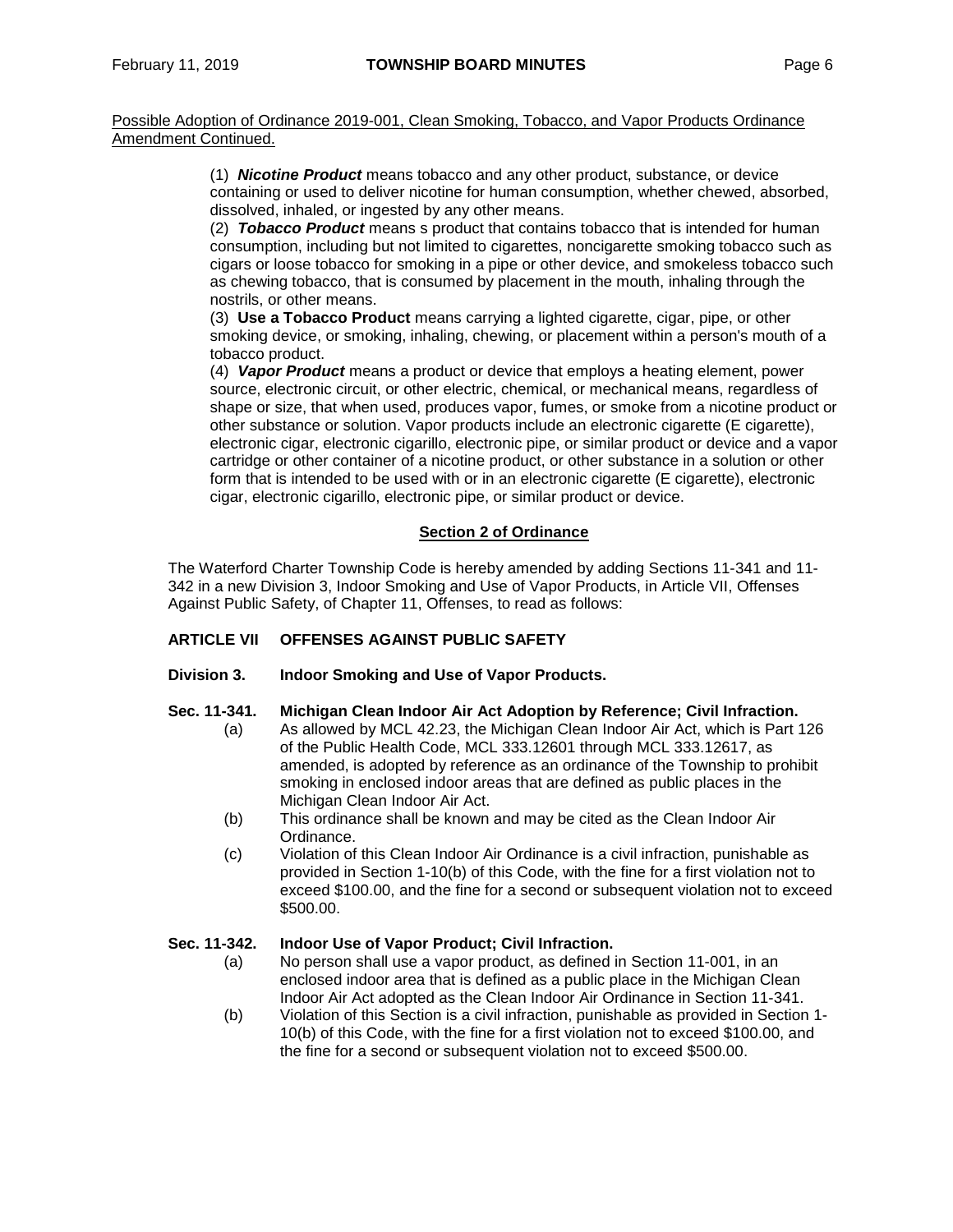### **Section 3 of Ordinance**

The Waterford Charter Township Code is hereby amended by adding Sections 11-358 and 11- 359 to Division 1, General-Prohibited Conduct, in Article VIII, Offenses on School Grounds, of Chapter 11, Offenses, to read as follows:

### **Sec. 11-358. Use of Tobacco Products; Misdemeanor.**

- (a) Except as provided in subsection (b), no person shall use a tobacco product, as defined in Section 11-001, on school property.
- (b) Subsection (a) does not apply to outdoor areas on school property on Saturdays, Sundays, and other days when there are no regularly scheduled school hours, or after 6:00 p.m. on days when there are regularly scheduled school hours.
- (c) Violation of this Section is a misdemeanor, punishable as provided in Section 1- 10(a) of this Code, except that the fine shall not exceed \$50.00.

## **Sec. 11-359. Use of Vapor Product; Civil Infraction.**

- (a) Except as provided in subsection (b), no person shall use a vapor product, as defined in Section 11-001, on school property.
- (b) Subsection (a) does not apply to outdoor areas on school property on Saturdays, Sundays, and other days when there are no regularly scheduled school hours, or after 6:00 p.m. on days when there are regularly scheduled school hours.
- (c) Violation of this Section is a civil infraction, punishable as provided in Section 1- 10(b) of this Code, with the fine for a first violation not to exceed \$50.00, and the fine for a second or subsequent violation not to exceed \$100.00.

### **Section 4 of Ordinance**

The Waterford Charter Township Code is hereby amended to repeal Division 2, Smoking in Educational Facilities, and Sections 11-371, 11-372, 11-373, and 11-374 in that Division, of Article VIII, Offenses on School Grounds, in Chapter 11, Offenses, with this repeal based on the Michigan Clean Indoor Air Act adopted by reference as the Clean Indoor Air Ordinance in Section 1 of this Ordinance as Code Section 11-341.

#### **Section 5 of Ordinance**

That Sections 11-383, 11-386, 11-387, and 11-388 in Division 1, Generally, of Article IX, Offenses Involving Minors, in Chapter 11, Offenses, of the Waterford Charter Township Code are amended to read as follows:

#### **Sec. 11-383. Furnishing alcohol, controlled substances, tobacco products or vapor products to minors; Misdemeanor.**

(a) A person shall not sell, give or furnish alcoholic liquor or beverages or a controlled substance, as regulated under Act 318 of 1978, the Public Health Code, to a person under the age of twenty-one (21) years, except in the case of prescription drugs where the person is licensed to dispense such controlled substance under a physician's prescription. A violation of this subsection is a misdemeanor punishable as provided in Section 1- 010(a) if this Code, unless the charging of the violation is not allowed under Section 701 of the Michigan Liquor Control Code of 1998, as amended, MCL 436.1701.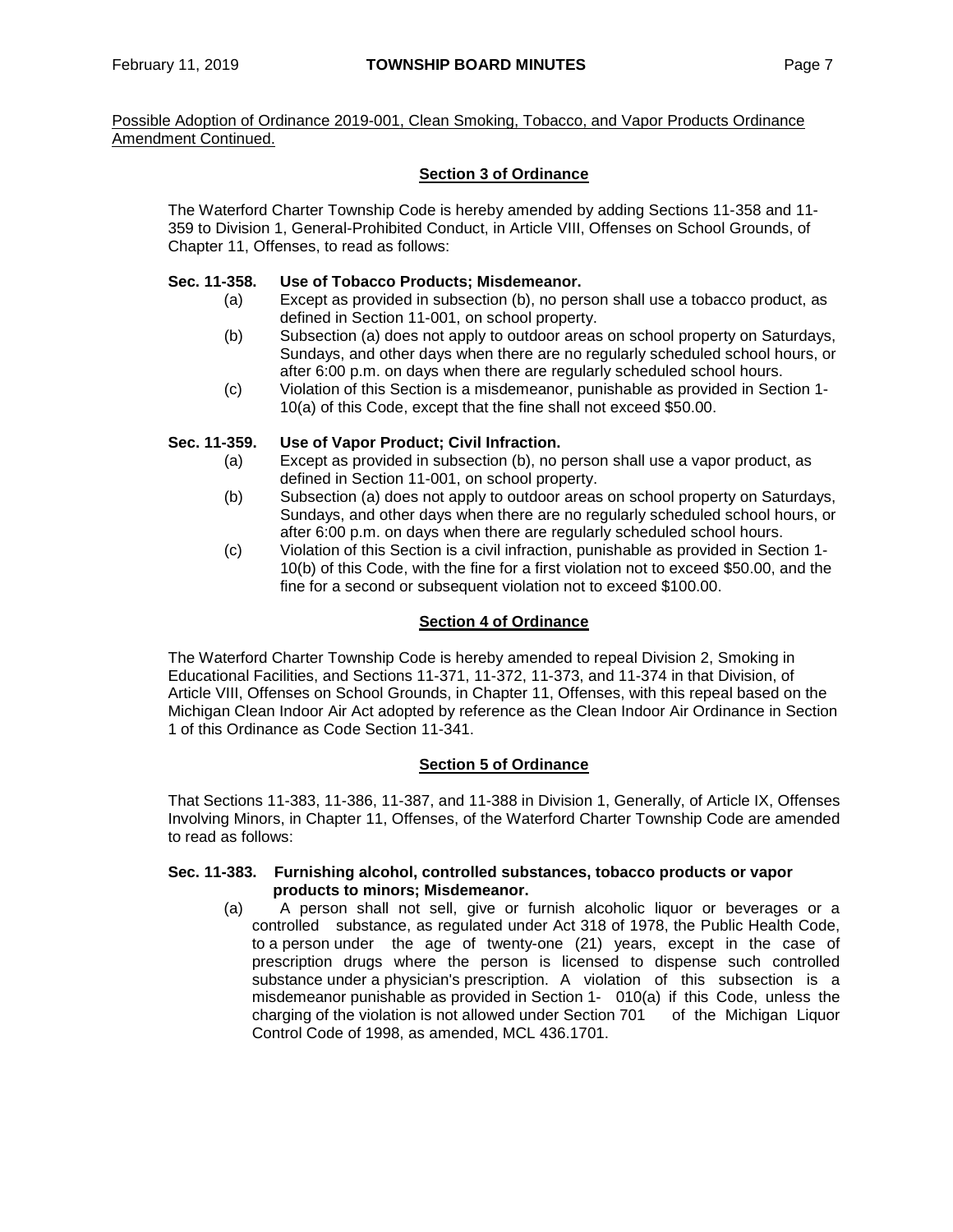> (b) A person shall not sell, give or furnish a tobacco product or vapor product to a person under the age of eighteen (18) years. This subsection does not apply to the handling or transportation of a tobacco product or vapor product by a person under 18 years of age under the terms of that minor's employment. Violation of this subsection is a misdemeanor punishable by a fine of not more than \$50.00.

#### **Sec. 11-386. Tobacco and Vapor Products -- Definitions.**

As used in Sections 11-383, 11-387 and 11-388**,** vapor product has the meaning defined in Section 11-001 and tobacco product has the same meaning as defined in the Youth Tobacco Act, MCL 722.644, as amended, which is a product that contains tobacco and is intended for human consumption, including but not limited to, cigarettes, noncigarette smoking tobacco, or smokeless tobacco such as chewing tobacco (loose tobacco or a tobacco which may be inhaled through the nostrils, chewed or placed against the gums.)

#### **Sec. 11-387. Purchase, possession, or use of tobacco products or vapor products by minor prohibited; Misdemeanor.**

- (a) Except as provided in this section and in MCL 722.642, as amended, a person under the age of eighteen (18) years shall not do any of the following:
	- (1) Purchase or attempt to purchase a tobacco product or vapor product.
	- $(2)$  Possess or attempt to possess a tobacco product or vapor product.<br> $(3)$  Use a tobacco product or vapor product in a public place.
		- Use a tobacco product or vapor product in a public place.

(4) Present or offer to an individual a purported proof of age that is false, fraudulent, or not actually his or her own proof of age for the purpose of purchasing, attempting to purchase, possessing, or attempting to possess a tobacco product or vapor product.

(b) Subsection (a) does not apply to a minor participating in any of the following:

An undercover operation in which the minor purchases or receives a tobacco product or vapor product under the direction of the minor's employer and with the prior approval of the Township attorney's office as part of an employersponsored internal enforcement action.

(2) An undercover operation in which the minor purchases or receives a tobacco product or vapor product under the direction of a Township police officer as part of an enforcement action.

(3) Compliance checks in which the minor attempts to purchase tobacco products or vapor products for the purpose of satisfying federal substance abuse block grant youth tobacco access requirements, if the compliance checks are conducted under the direction of a substance abuse coordinating agency as defined in Section 6103 of the public health code, 1978 PA 368, MCL 333.6103, and with the prior approval of the Township police department.

- (c) Subsection (a) does not apply to the handling or transportation of a tobacco product or vapor product by a minor under the terms of that minor's employment.
- (d) This section does not prohibit the individual from being charged with, convicted of, or sentenced for any other violation of law arising out of the violation of subsection (a).

#### **Sec. 11-388. Purchase, possession, or use of tobacco and vapor products by minor-- Penalty and sanctions.**

An individual who violates Section 11-387 is guilty of a misdemeanor punishable by a fine of not more than fifty dollars (\$50.00) for each violation. Pursuant to a probation order, the court may also require an individual who violates Section 11-387 to participate in a health promotion and risk reduction assessment program if available. An individual who is ordered to participate in a health promotion and risk reduction assessment program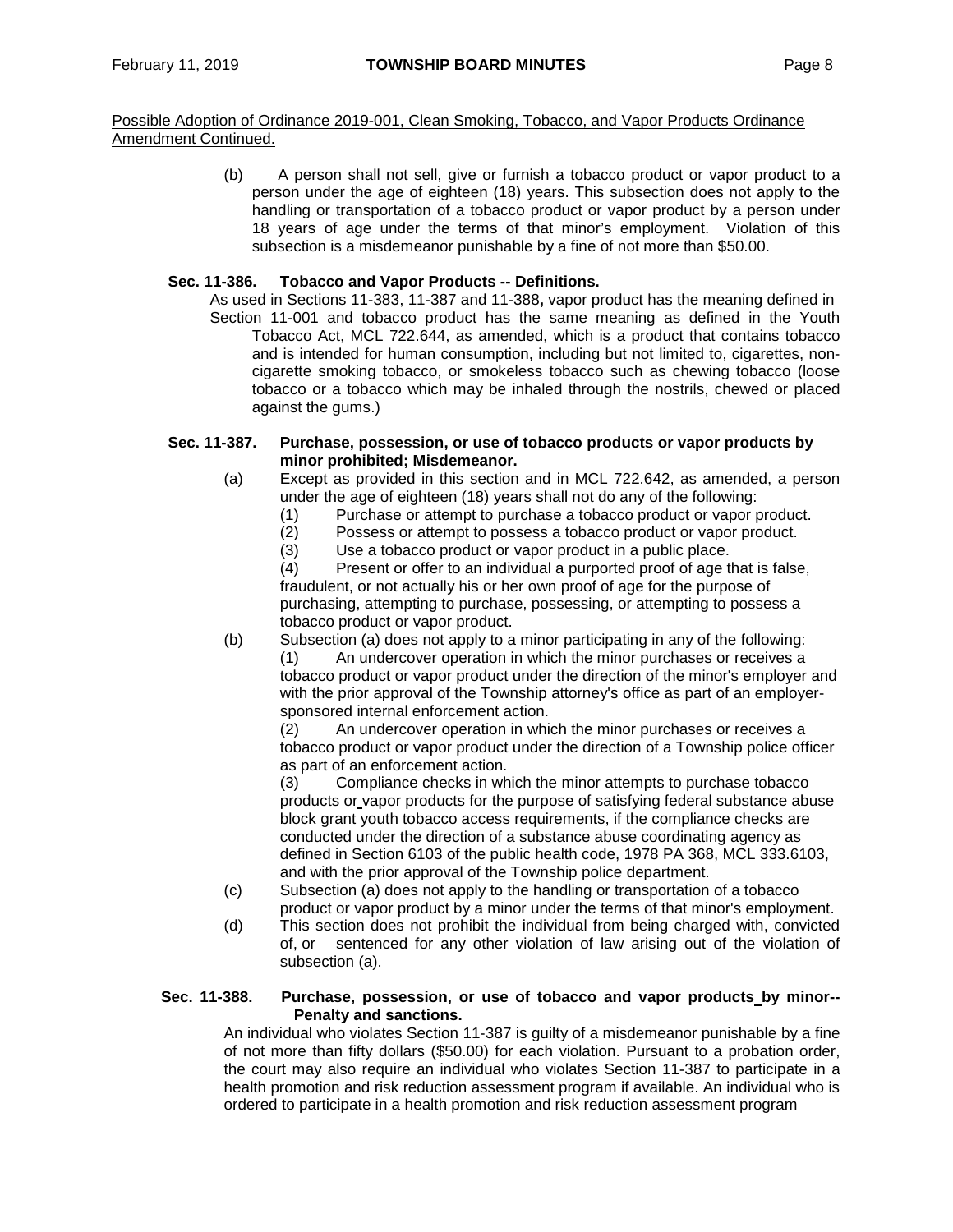> under this section is responsible for the costs of participating in the program. In addition, an individual who violates Section 11-387 is subject to the following:

- (a) For the first violation, the court may order the individual to do the following:
	- (1) Perform not more than sixteen (16) hours of community service in a hospice, nursing home, or long-term care facility
	- (2) Participate in a health promotion and risk reduction program, as described in this subsection.
- (b) For a second violation, in addition to participating in a health promotion and risk reduction program, the court may order the individual to perform not more than thirty-two (32) hours of community service in a hospice, nursing home, or long-term care facility.
- (c) For a third or subsequent violation, in addition to participation in a health promotion and risk reduction program, the court may order the individual to perform not more than fortyeight (48) hours of community service in a hospice, nursing home, or long-term care facility.

#### **Section 6 of Ordinance**

Should any section, subdivision, sentence, clause or phrase of this ordinance be declared by the Courts to be invalid, the same shall not affect the validity of the Ordinance as a whole or any part thereof other than the part as invalidated.

#### **Section 7 of Ordinance**

This Ordinance shall take effect immediately upon publication.

#### **CERTIFICATION**

I certify that this Ordinance was adopted by the Board of Trustees of the Charter Township of Waterford at a regular meeting held on  $\blacksquare$ , 2019.

#### CHARTER TOWNSHIP OF WATERFORD

 $\mathsf{B} \mathsf{v}$ :

Date **Date** , Township Clerk

Introduced: Adopted: Published:

Jamie Webb, 2571 Dixie Hwy, addressed the Board.

Ms. Webb has been the owner of a vap shop since April 2014. Since that time they have never knowingly sold products to a minor and they do not allow minors in the store. She stated that they have never allowed minors to come into their establishment. In August 2016, the FDA made it a requirement for retailers not to sell vaping products to individuals under 18. They have never wanted vaping products in the hands of minors and commended Waterford for writing an ordinance to address the issue.

Ms. Webb requested one piece of clarifying language be added to the Ordinance Amendment allowing an exemption, for vaping stores, allowing customers to try a product before they purchase. She believes the new Ordinance will harm her business. She thanked the Board of their consideration.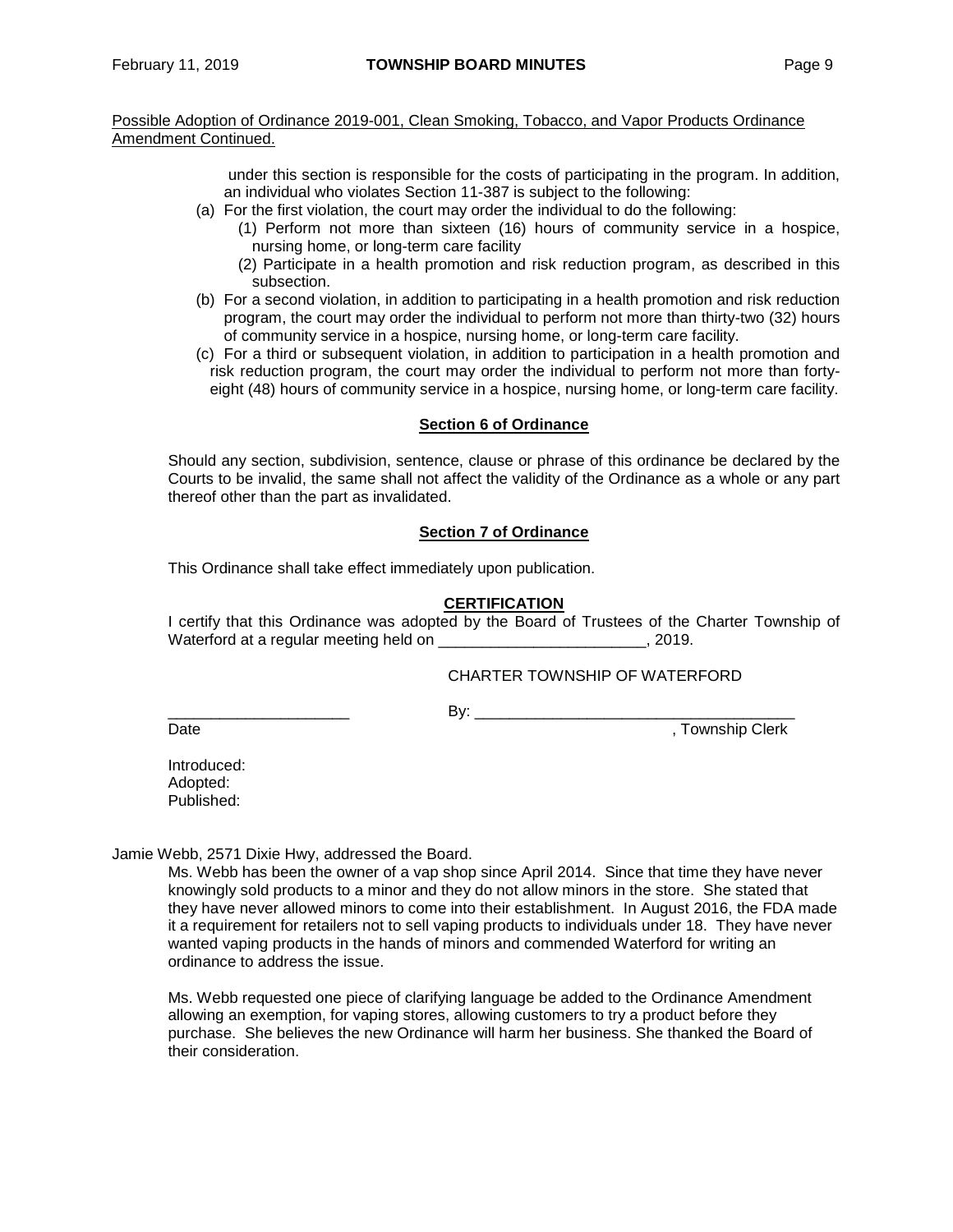Trustee Bartolotta inquired how not vaping in the store will hurt her business. Ms. Webb stated that customers sample products before purchasing. They card people at the door and do not allow minors into the store.

Clerk Markee inquired why Ms. Webb feels vaping should be different than cigarettes. Ms. Webb stated that e-liquid flavors give people an avenue to stop smoking. A package of cigarettes is \$8.00 while a vaping device and flavor is anywhere from \$50-\$100.

Trustee Joliat inquired how much of their sales are on-line. Ms. Webb stated that it's about 50/50. Unfortunately, they are not a tobacco shop and would not fall under that exemption. Trustee Joliat stated that she is inclined to stay with what the State recommends.

Trustee Frasca inquired about the lounge and suggested having something outside. Ms. Webb stated that there is only about 3 months of the year that an outdoor space could be utilized.

Trustee Bartolotta inquired what vaping is. Ms. Webb explained the process. Trustee Bartolotta inquired if they ever had a violation. Ms. Webb stated the business has not.

Trustee Joliat stated that nicotine is the strongest vasoconstrictor which causes heart attacks. Ms. Webb stated that caffeine is also dangerous.

Supervisor Wall stated that you have 50% on-line and 50% in store purchase. Do you have any numbers showing how this will affect your business? Ms. Webb stated that Canton has a similar ordinance but she does not have any numbers.

#### Joan Sutherland, 2675 Covay Dr

Ms. Sutherland thanked the board for everything they do. Ms. Sutherland, a Waterford School Board Member, came before the Board requesting that the Board passes the Ordinance 2019- 002 Amendments as presented. Ms. Sutherland shared statistics and advised that e-cigarettes and juuling is not a safe alternative to smoking. She stated that it takes all of us together to make a community safe for everyone. Please give voice to our youngest and most vulnerable citizens.

Lisa Cain, 7529 Hyman Ct

Ms. Cain's has two sons at Kettering High School. She indicated that vaping has been an issue in her home for two years. Her youngest son tried vaping in  $7<sup>th</sup>$  grade. She shared her concerns with the Township Board. She's thankful the Board is taking this action.

Moved by Joliat,

Seconded by Thomas; RESOLVED, to adopt Ordinance 2019-001, Clean Smoking, Tobacco, Vapor Products. A roll call vote was taken.

Ayes: Wall, Markee, Birch, Bartolotta, Frasca, Joliat, and Thomas Nays: None Absent: None

Motion carried unanimously.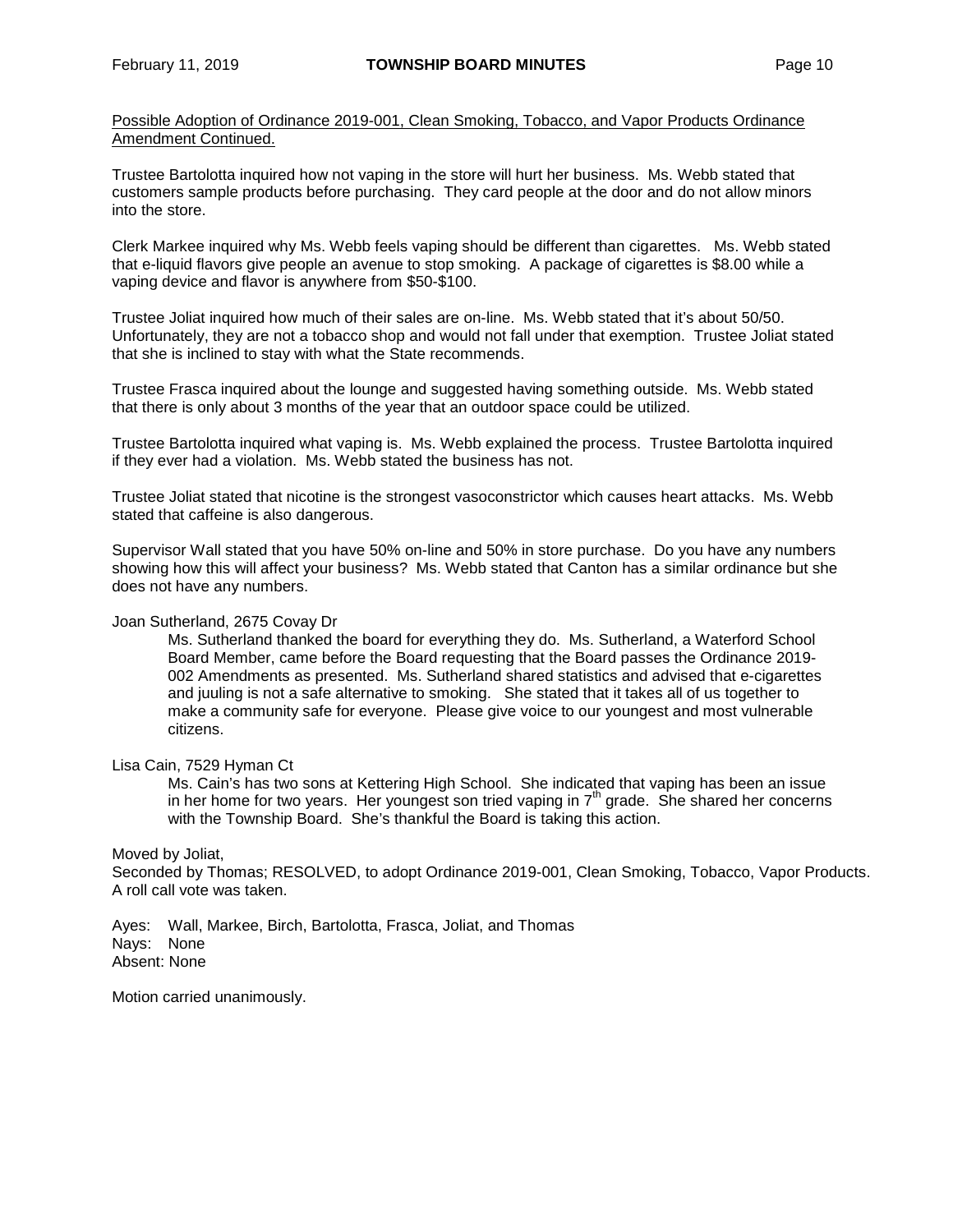## 7.1 **Possible Adoption of Ordinance No. 2019-002 Clinton River Water Resource Recovery Facility Industrial Pretreatment Program Discharges Regulation**

The following memo was received from Township Attorney Dovre.

Provided with this letter is an Interjurisdictional Agreement that needs to be approved and an Ordinance that needs to be adopted because the Township's sanitary sewage discharges to the Clinton-Oakland Sanitary Sewage Disposal System ("COSDS") and Clinton River Water Resource Recovery Facility in Pontiac ("Facility") that is part of the COSDS.

The Township's discharges to the Facility are governed by a 2013 COSDS Inter-Municipal Contract" between the Township and Oakland County. That Contract provides that the Township's discharges to the COSDS must comply with all applicable local, State, and Federal laws, ordinances, rules, regulations, and orders. The Oakland County Water Resource Commissioner's Office ("WRC") operates the Facility through the Clinton River Water Resource Recovery Facility Drainage District ("Drainage District").

The 2013 Contract also requires the Township to adopt and enforce an ordinance pertaining to the use, design, and construction of sewers, and the discharge of commercial and industrial wastes into sewers, where such sewers are tributary to the Facility. The Township's ordinance must be consistent with and at least as stringent as all applicable provisions of the pertinent ordinance adopted by the City of Pontiac. The provisions of the Pontiac Ordinance that was adopted in 2017, included Industrial Pretreatment Program (IPP) regulations which were required by the NPDES Permit for the Facility and State and Federal regulations concerning sewerage.

The proposed Ordinance prepared by the WRC (with minor edits by me) to govern discharges into the COSDS, includes the same IPP Regulations adopted by the Pontiac Ordinance. Those rather lengthy (142 pages) Industrial Pretreatment Program Regulations for Discharges to the Clinton River Water Resource Recovery Facility, would become part of the Ordinance Code as Appendix D of Chapter 17 on Water and Sewers as provided in Section 17-311 of the Ordinance.

Michigan Administrative Code, Rule 323.2306 and the NPDES Permit for the Facility require the Township to delegate the authority to enforce the IPP regulations on discharge of commercial and industrial wastes into the Township's sewers to the Drainage District for the Facility. This delegation is provided for in Section 17-312 of the Ordinance and Interjurisdictional Agreement prepared and presented by the WRC's Office.

Approval of the Agreement and adoption of the Ordinance are necessary for the Drainage District to meet its legal obligations and for the Township to be in compliance with the 2013 COSDS Inter-Municipal Contract. Although I am not convinced that the IPP Regulations needed to be as lengthy as they are, they were prepared by WRC's attorney (who specializes in this field) and have already been adopted by Pontiac and most, if not all, of the other COSDS communities that discharge to the Facility. Based on that and considering that it will be the WRC that administers and enforces those Regulations, I have not attempted any detailed review of them.

At your meeting on January 28, 2019, my recommendation is that you:

- 1. Approve the Interjurisdictional Agreement and authorize the Supervisor to sign it.
- 2. Introduce the Ordinance and schedule it for possible adoption on February 11, 2019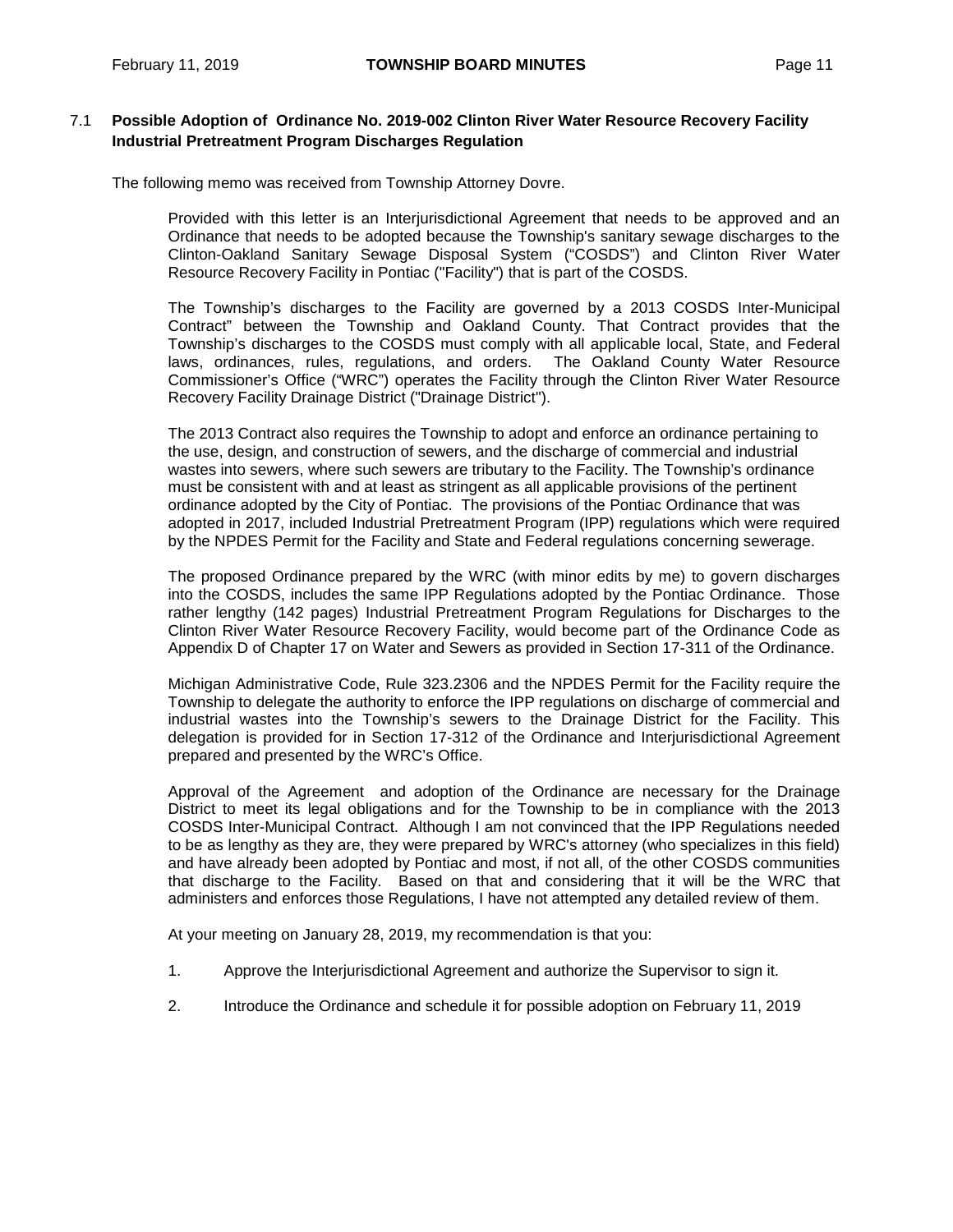Possible Adoption of Ordinance No. 2019-002 Clinton River Water Resource Recovery Facility Industrial Pretreatment Program Discharges Regulation Continued.

#### **STATE OF MICHIGAN COUNTY OF OAKLAND CHARTER TOWNSHIP OF WATERFORD**

#### **ORDINANCE NO. 2019-002**

#### **CLINTON RIVER WATER RESOURCE RECOVERY FACILITY INDUSTRIAL PRETREATMENT PROGRAM DISCHARGES REGULATION ORDINANCE**

An Ordinance to adopt Industrial Pretreatment Program Regulations for Discharges to the Clinton River Water Resource Recovery Facility, including discharge limits and prohibitions, user pollution controls and permit requirements, and sampling, monitoring and reporting requirements, to provide for enforcement, penalties, sanctions and relief for violations, and to authorize the Oakland County Water Resource Commissioner to enforce the Industrial Pretreatment Program Regulations within the Township.

THE CHARTER TOWNSHIP OF WATERFORD ORDAINS:

#### **Section 1 of Ordinance**

The Waterford Charter Township Code is hereby amended by adding Sections 17-311 and 17- 312 in a new Division 5, Industrial Pretreatment Program Regulations for Discharges to the Clinton River Water Resource Recovery Facility, in Article IV, Wastewater Disposal Standards and Regulations, of Chapter 17, Water and Sewers, to read as follows:

#### **Division 5. Industrial Pretreatment Program Regulations for Discharges to the Clinton River Water Resource Recovery Facility.**

#### **Sec. 17-311**. – **Adoption of Regulations as Appendix D to Chapter 17 of Code.**

The Industrial Pretreatment Program Regulations for Discharges to The Clinton River Water Resource Recovery Facility presented with and considered a part of this Ordinance as Appendix D, which the township is required to adopt because it discharges wastewater to the Clinton River Water Resource Recovery Facility, are adopted as an Ordinance of the township, and the Waterford Charter Township Code is hereby amended to add those regulations as Appendix D of Chapter 17, as part of Division 5 in Article IV.

#### **Sec. 17-312.** - **Delegation of Authority.**

The Oakland County Water Resources Commissioner, or the "WRC," is authorized to administer and enforce the provisions of Appendix D of Chapter 17 of this Code, on behalf of the township. The township has executed and hereby ratifies the Clinton River Water Resource Recovery Facility Interjurisdictional Agreement and its delegation agreement with the WRC, which sets forth the terms and conditions of such delegated authority and allows the WRC to perform the specific responsibilities of control authority pursuant to state and federal law.

#### **Section 2 of Ordinance**

Any prior ordinances or terms of ordinances in direct conflict with the provisions of this ordinance are hereby repealed.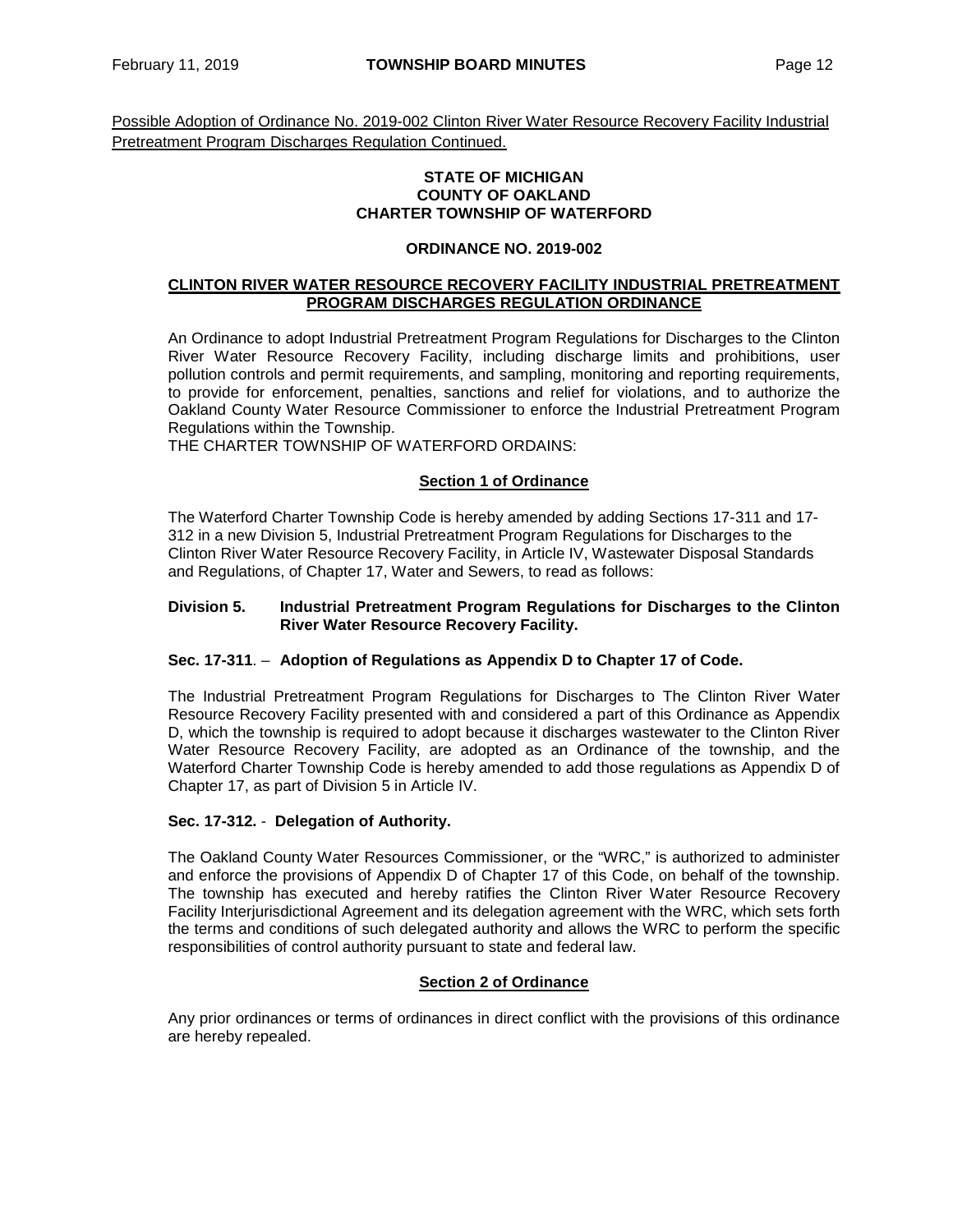Possible Adoption of Ordinance No. 2019-002 Clinton River Water Resource Recovery Facility Industrial Pretreatment Program Discharges Regulation Continued.

#### **Section 3 of Ordinance**

If one or more sections, provisions, phrases or words of this ordinance are declared to be invalid by a court of competent jurisdiction, such declaration shall not affect the validity of the remaining sections, provisions, phrases and words of this ordinance, which shall continue in full force and effect, and to this end, this ordinance is declared to be severable.

#### **Section 4 of Ordinance**

All proceedings pending and all rights and the liabilities existing, acquired or incurred at the time this ordinance takes effect are saved and may be consummated according to the law in force when they are commenced.

#### **Section 5 of Ordinance**

This ordinance shall take effect immediately upon publication.

#### **CERTIFICATION**

I certify that this Ordinance was adopted by the Board of Trustees of the Charter Township of Waterford at a regular meeting held on \_\_\_\_\_\_\_\_\_\_\_\_\_\_\_\_\_\_\_\_\_\_\_, 2019.

\_\_\_\_\_\_\_\_\_\_\_\_\_\_\_\_\_\_\_\_\_\_\_\_\_\_ \_\_\_\_\_\_\_\_\_\_\_\_\_\_\_\_\_\_\_\_\_\_\_\_\_\_ Date **Date** Township Clerk

Introduced: Adopted: Published: Effective:

Moved by Markee,

Seconded by Bartolotta; RESOLVED, to adopt Ordinance No. 2019-002, Clinton River Water Resource Recovery Facility Industrial Pretreatment Program Discharges Regulation Ordinance. A roll call vote was taken.

Ayes: Wall, Markee, Birch, Bartolotta, Frasca, Joliat, and Thomas Nays: None Absent: None

Motion carried unanimously.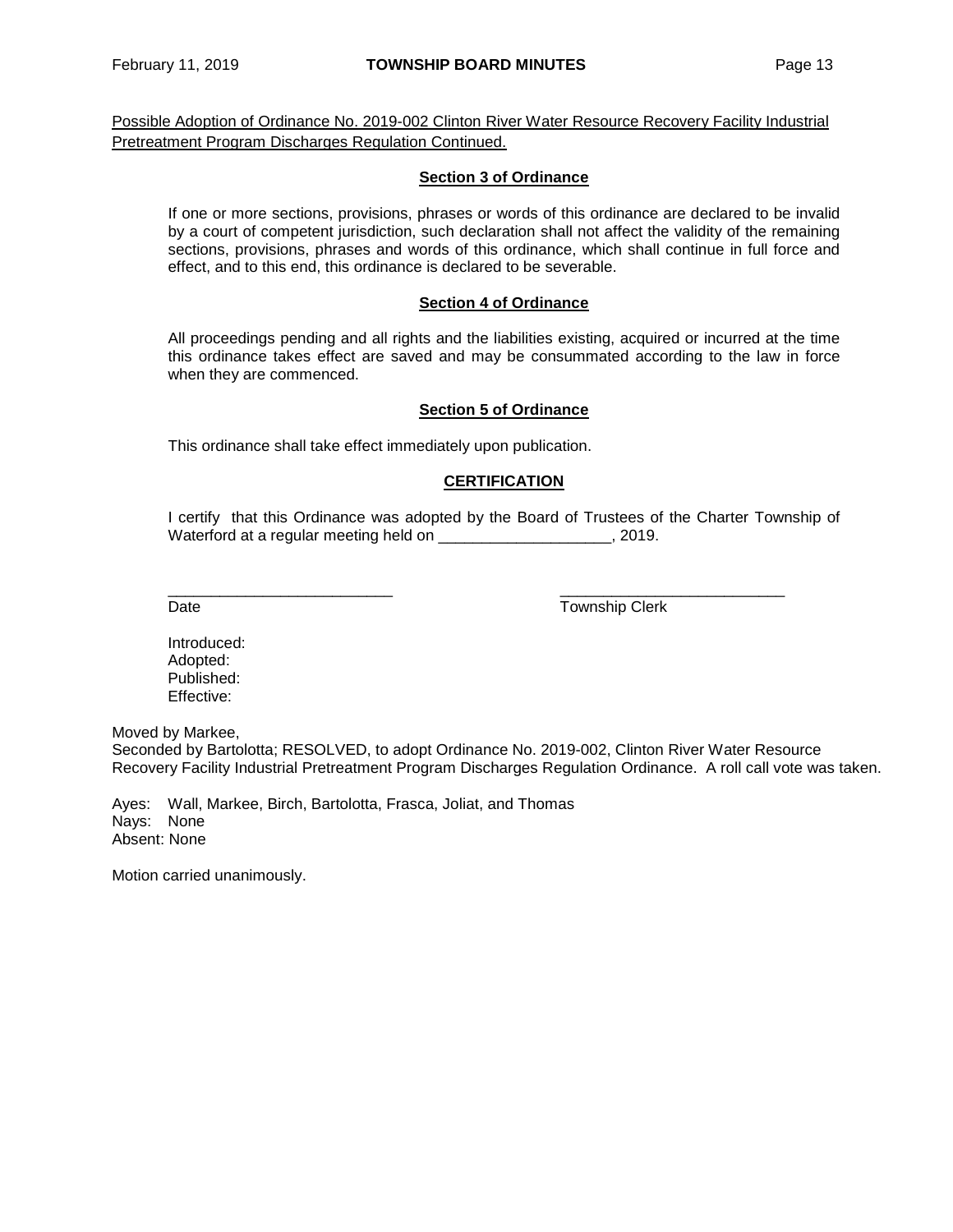#### **8. NEW BUSINESS**

#### **8.1 Oakland County Cooperative Invasive Species Management Area (OC CISMA)**

The following memo was received from Stacy St. James, Environmental Coordinator.

In 2014, Waterford Township began working with neighboring communities to address concerns with the increasing presence of invasive species in Oakland County. During this time, the Oakland County Cooperative Invasive Species Management Area, or OC CISMA, was formed. Each community entered into a Memorandum of Understanding (MOU), with the intent of establishing an organizational framework of collaboration and cooperation between the communities to work toward addressing the effect of invasive species across jurisdictional boundaries. In signing of the MOU and becoming a Member of the OC CISMA, Waterford Township has been able to benefit from the administrative programming, education and outreach programs, and grant funding provided through the OC CISMA.

The MOU is reviewed at least annually, and updated as needed. Changes to this document have been approved by a vote of a majority of OC CISMA membership governing bodies. When changes occur, members will be asked to renew their acceptance on the signature page.

Please see the attached updated MOU. Signing of the MOU acknowledges Waterford Township's continued commitment to work with and support the OC CISMA.

#### **OAKLAND COUNTY COOPERATIVE INVASIVE SPECIES MANAGEMENT AREA MEMORANDUM OF UNDERSTANDING** *Revised December 2018*

This Memorandum of Understanding (MOU) is made and entered into by and among the undersigned entities, which are collectively referred to in this MOU as the "Members" or individually as a "Member."

In 2014, certain Members entered into an Oakland County Cooperative Invasive Species Management Area (OC CISMA) by signing the MOU. In 2015 and again in 2017, the Members terminated the MOU and entered into a new MOU that is being amended and restated herein.

Members of this CISMA may include governmental units (such as townships, cities or villages, or Oakland County), institutions of higher education, and non-profit conservation organizations that share a common interest or have expertise in the areas of invasive species management in Oakland County.

#### **I. PURPOSE:**

The purpose of this MOU is to establish and document an organizational framework of collaboration and cooperation between the Members to work toward addressing the effects of invasive species across jurisdictional boundaries.

#### **II. ESTABLISHMENT OF THE OC CISMA:**

The Members establish the Oakland County Cooperative Invasive Species Management Area ("OC CISMA"), which encompasses properties that are operated on or managed by the Members.

#### III. STATEMENT OF MUTUAL INTENT, BENEFIT AND INTEREST:

The Members of the CISMA are presently encountering invasive species control issues on lands within the OC CISMA and have a mutual intent to undertake and/or coordinate certain actions to address such issues, including, but not limited to the following: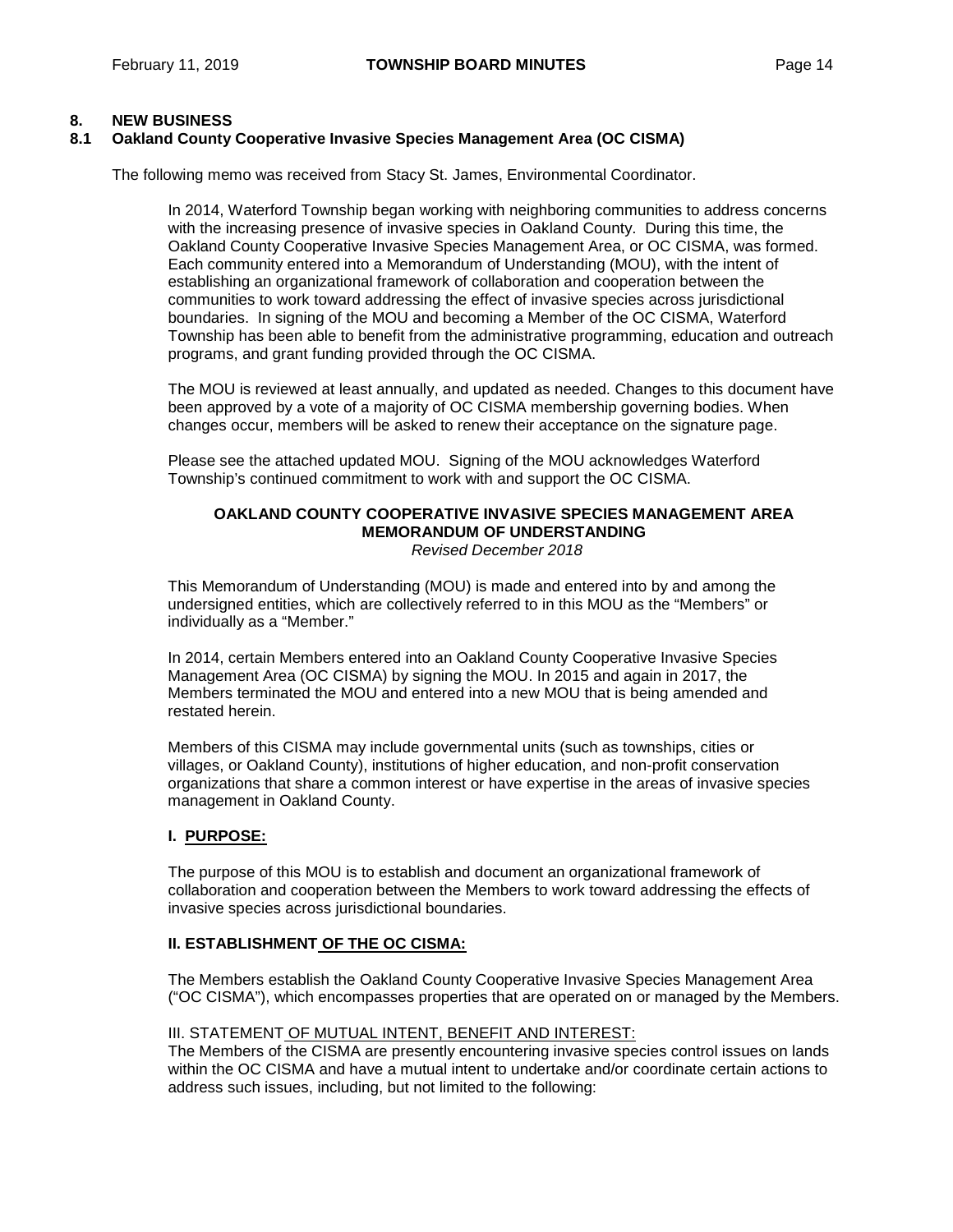- Administering programs for purposes of controlling and preventing the spread of invasive species;
- Education and outreach programs regarding invasive species and management methods; and
- Applying for grant funding to support the above. Collaborative projects involving several governmental units and/or organizations have a higher likelihood of receiving funding than projects involving a single government unit or organization.

The Members agree that it is to their mutual benefit and interest to work cooperatively to inventory, monitor, control, and prevent the spread of invasive species within and across jurisdictional boundaries within the OC CISMA. This cooperative effort will achieve better management of invasive species while improving working relationships between the Members and the public.

#### IV. STEERING COMMITTEE:

The OC CISMA Steering Committee (the "Steering Committee") has been established and shall consist of one (1) representative from each Member. Each Member is allowed to appoint alternate representatives. The Steering Committee representative and alternates shall be appointed by the governing body of each Member. The representative or alternate may not act on behalf of the member until the Steering Committee Secretary has received a signed MOU and verification of representative from the Member. Each Member shall have one vote.

By majority vote, the Steering Committee may allow additional parties to join the OC CISMA and be signatories to this MOU.

The Steering Committee shall: (i) assist in the coordination and/or undertaking of the actions described in Section III; (ii) provide expertise and oversight to invasive species management activities within the OC CISMA; (iii) provide expertise and coordinate grant applications of or for the Members relative to areas within the OC CISMA; (iv) be organized and undertake such other duties and responsibilities as set forth in the *Bylaws: OC CISMA Organization and Governance*; and (v) review and update those ByLaws as needed.

#### **V. GRANTS AND OTHER FUNDING:**

- A. The Steering Committee will work to identify opportunities for grant funding and other funding sources to carry out the programs, undertakings, activities, purposes and intentions of this MOU and shall assist the Members in making applications and coordinating commitments from the Members for matching funds relative to such applications.
- B. Each Member will decide whether to participate/join in a particular grant application or application for other funding. A Member must communicate this decision in writing to the Steering Committee. If a Member decides to participate/join in a particular grant application or other funding application, then the Member agrees to contribute matching funds in reasonable proportion to the amount of funding to be expended within and for the benefit of that Member's community.
- C. The OC CISMA and Steering Committee do not meet the definition of legal entities. The Steering Committee will designate a Lead Agency (a legal entity) to apply for grants or other funding and to receive and distribute funds from grants or other funding sources. The Lead Agency shall not decide the allocation of funds among the Members. The allocation of funds shall be set forth in the grant application/agreement or other funding agreement and, if not, the Steering Committee, by majority vote, shall allocate the funds among the Members who participated/joined the grant application or other funding source application.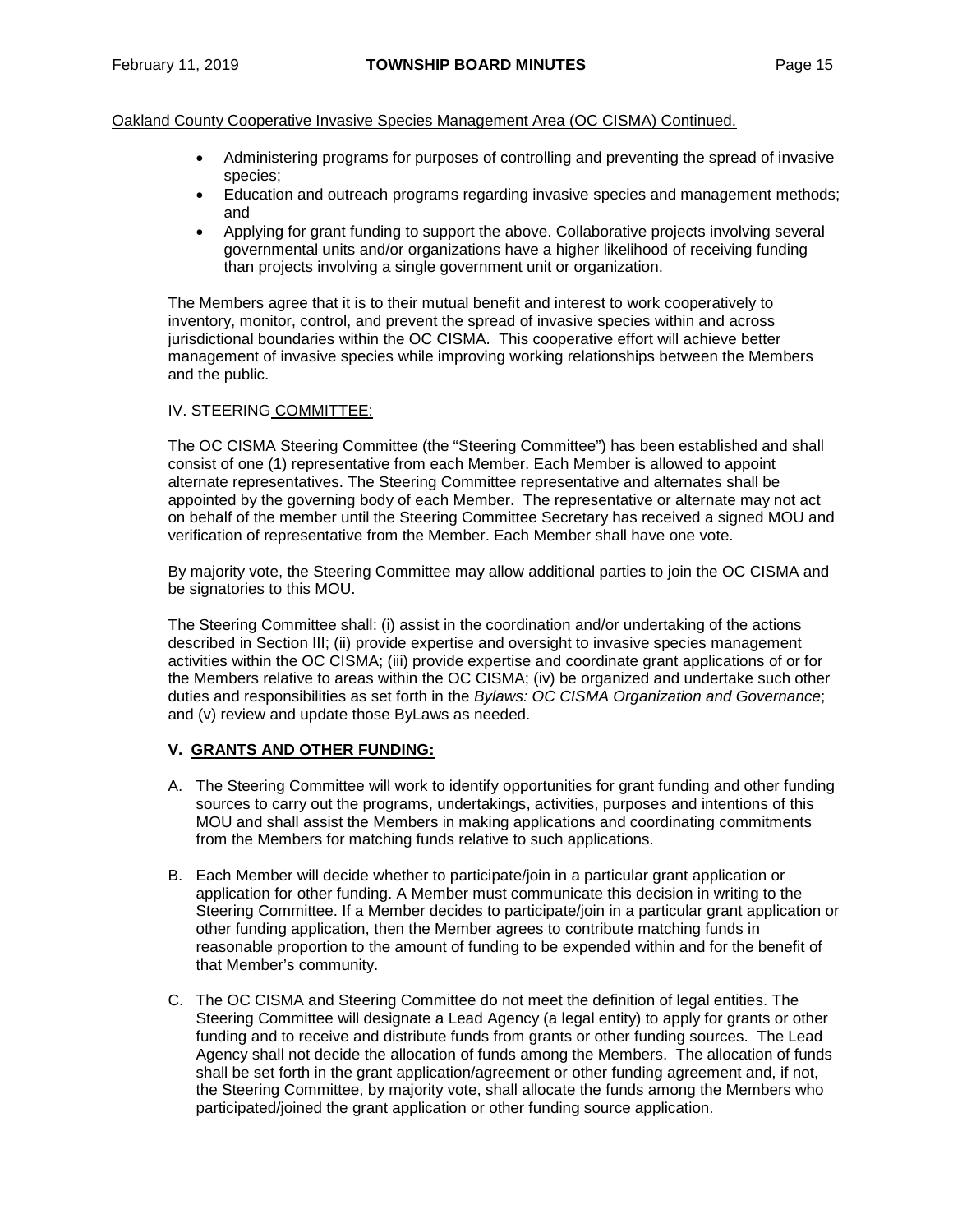D. Grant funds and other funding shall be used only for purposes that are allowed and intended under the grant application and any agreement or requirements issued by the funding agency or organization. All Members participating in a grant shall fully and promptly cooperate and comply with all applicable grant application requirements, grant agreement requirements (including any accounting, auditing, record keeping requirements), other requirements of the funding agency or organization that are conditions of the award of the funding, and all applicable laws, rules, regulations, and ordinances.

#### VI. MISCELLANEOUS:

- A. RETENTION OF JURISDICTION. Each Member retains primary jurisdiction, responsibility and management of lands under its ownership and jurisdiction, which may include, among other things, entering into separate arrangements to implement invasive species management activities.
- B. Each Member will, to the extent contemplated under this MOU, coordinate priorities, actions, and resources for preventing, eradicating, containing, and controlling invasive species within the OC CISMA.
- C. SUPPORTING PARTNERS. Other organizations that are supportive of, and interested in participating in some capacity in the undertakings implemented by the OC CISMA under this MOU may join as Supporting Partners without signing the MOU, and are not considered Members. This could include both organizations that support and assist the OC CISMA, and organizations that seek support and assistance from the OC CISMA. Supporting members are ineligible to vote
- D. NO TRANSFER OF REAL PROPERTY INTERESTS. This MOU does not transfer and does not intend to transfer real property rights that each Member has to its lands that are in the OC CISMA.
- E. PRINCIPAL CONTACTS. The principal contacts for each Member shall be the Steering Committee representative appointed by and for each Member.
- F. ADMINISTRATION OF FUNDING, CONTRACTS, PROPERTY. The manner, method, and requirements regarding the receipt, deposit, disbursal, and expenditure of funding under any grant or source of funding shall be proposed by the Executive Committee and approved by the Steering Committee. The manner, method and any requirements regarding the actions of entering into any contracts or acquiring, owning, taking custody, operating, maintaining, leasing, selling or disposing of personal property shall be proposed by the Executive Committee and approved by the Steering Committee unless additional funds are required from members which shall require approval by each Member's governing body.
- G. NON-EXCLUSIVE. This MOU is not exclusive and does not prohibit or restrict the ability, right, and option of a Member to make application for individual grants or to work cooperatively with other communities, agencies or organizations in making separate grant applications. Additionally, this MOU in no way restricts the Members from participating with other public or private agencies, organizations, and individuals in activities, programs or projects that are similar to those undertaken by Members.
- H. TERMINATION. A Member may terminate its participation in the CISMA at any time, subject to the following: (i) A terminating Member shall provide the other Members at least ninety (90) days advance written notice of the effective date of its termination; and (ii) if a Member has committed to provide matching funds for a grant application, grant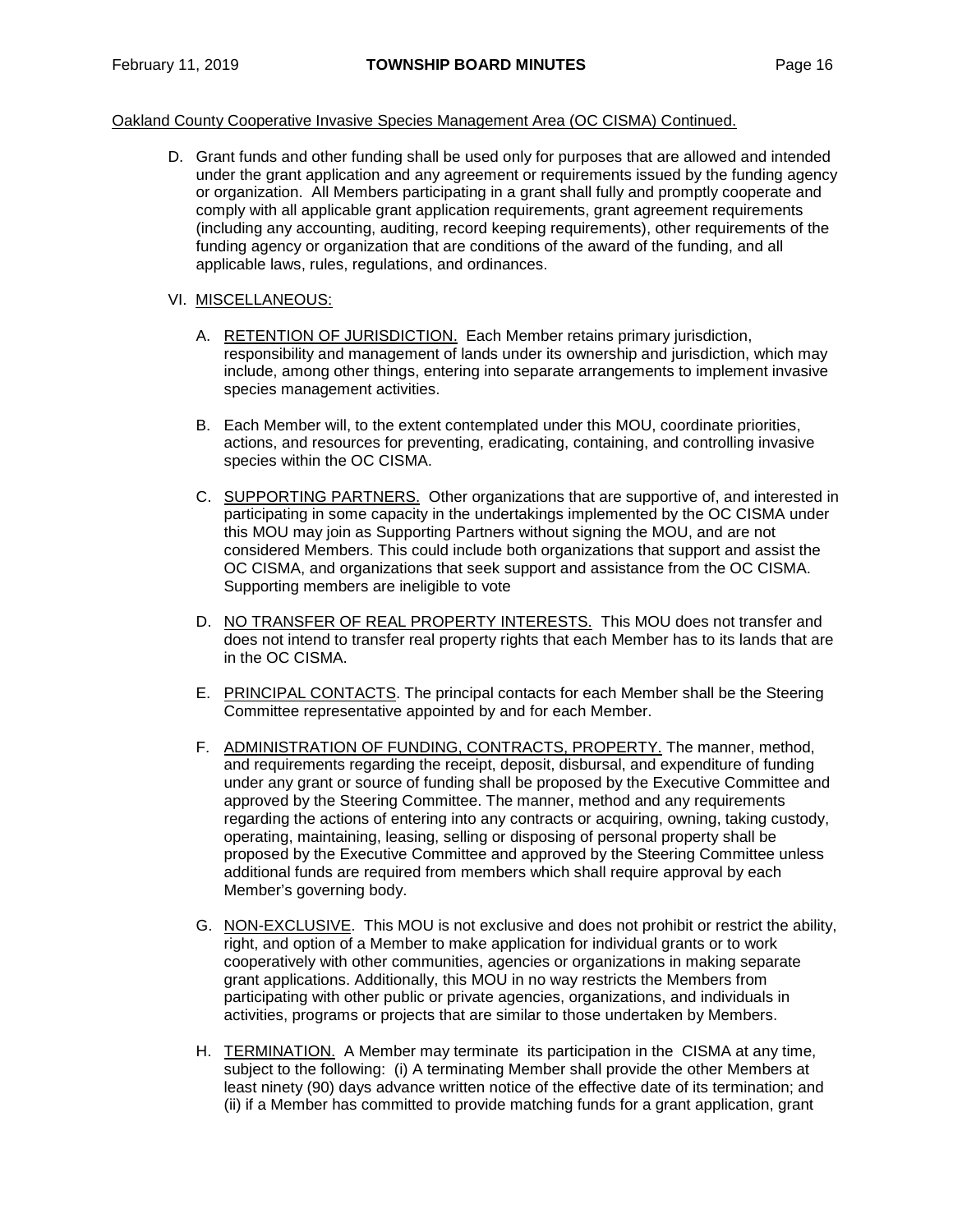agreement or other funding agreement, then a Member may not terminate its participation in the CISMA until it pays the committed matching funds to the Lead Agency and fulfills all applicable grant or funding agreement requirements or unless a majority of the Steering Committee membership votes to allow such Member to terminate its participation in the CISMA without paying its matching funds and without fulfilling the applicable agreement requirements. Terminating participation in the CISMA does not relieve a Member from complying with the requirements of an executed grant agreement or other funding agreement.

This MOU shall continue in effect for so long as two or more Members remain or until the Steering Committee unanimously votes to dissolve the OC CISMA.

- I. LIABILITIES. Each Party shall be responsible for the acts and omissions of its own employees, officials, and/or agents. Nothing herein is intended to waive governmental immunity provided in accordance with applicable law.
- J. AMENDMENT OF MOU. Modifications or amendments of this MOU shall be set forth in a written amendment or restatement of this MOU that has been approved by the governing bodies of all Parties and signed by its designated official. Except that this MOU may be amended, pursuant to Section IV, to add additional parties; for such amendment to be effective the additional party must sign this MOU and forward the signature page to the Steering Committee Secretary.
- K. The 2017 MOU is hereby amended and restated as *Revised December 2018*.
- L. COUNTERPARTS & ELECTRONIC SIGNING. This MOU, including any amendments, may be executed in one or more counterparts, each of which shall be deemed an original, but all of which together shall constitute one and the same document. In making proof of this MOU, and any amendments, it shall not be necessary to produce or account for more than one such counterpart executed by the Party against whom enforcement of this MOU is sought. Signature to this MOU transmitted by facsimile transmission, by electronic mail in portable document format (".pdf") form, or by any other electronic means intended to preserve the original graphic and pictorial appearance of a document, will have the same force and effect as physical execution and delivery of the paper document bearing the original signature.

In witness whereof, the Parties hereto have executed this MOU as of the last date written below:

*Signatures begin on the next page.*

 $(MEMBER)$ 

| Bv:         |  |
|-------------|--|
| Print Name: |  |
| Title:      |  |
| Date:       |  |

*Signatures continue on the next page.*

*(repeated)*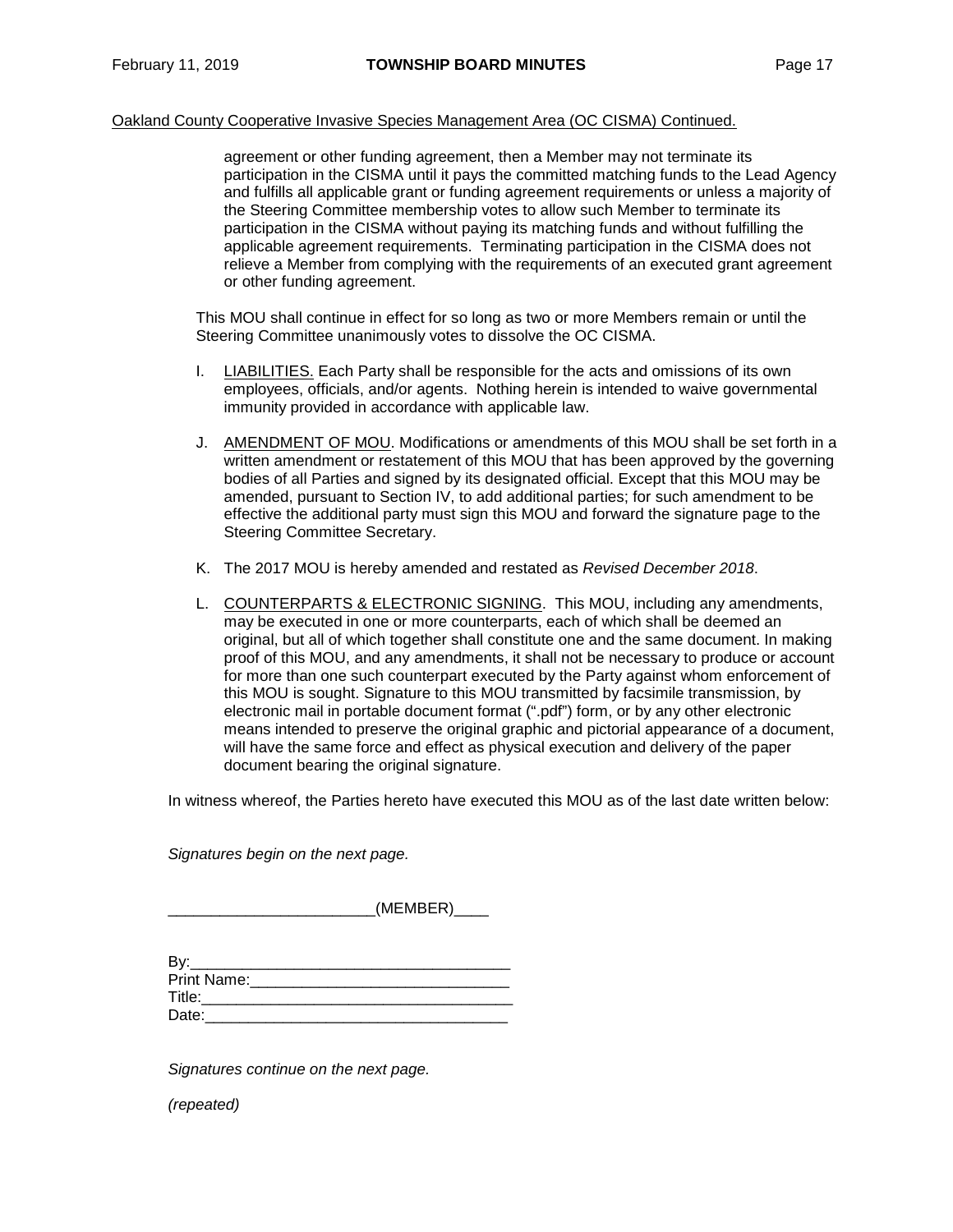Moved by Markee,

Seconded by Bartolotta; RESOLVED, to approve Oakland County Invasive Species Management Area (OC CISMA) and to authorize the Township Supervisor to sign the Memo of Understanding. A roll call vote was taken.

Ayes: Wall, Markee, Birch, Bartolotta, Frasca, Joliat, and Thomas Nays: None Absent: None

Motion carried unanimously.

#### **8.2 Public Comments limited to three (3) minutes per topic.**

Eileen Kowall, Oakland County Commissioner Ms. Kowall advised there are summer job, for 2019, open at Oakland County offices. They can be found at [www.oakgov.com/jobs](http://www.oakgov.com/jobs) or call 248-858-0530.

#### **ADJOURNMENT**

Moved by Birch, Seconded by Frasca; RESOLVED, to adjourn the meeting at 6:48 p.m.

Motion carried unanimously.

Kim Markee, Clerk

Gary Wall, Supervisor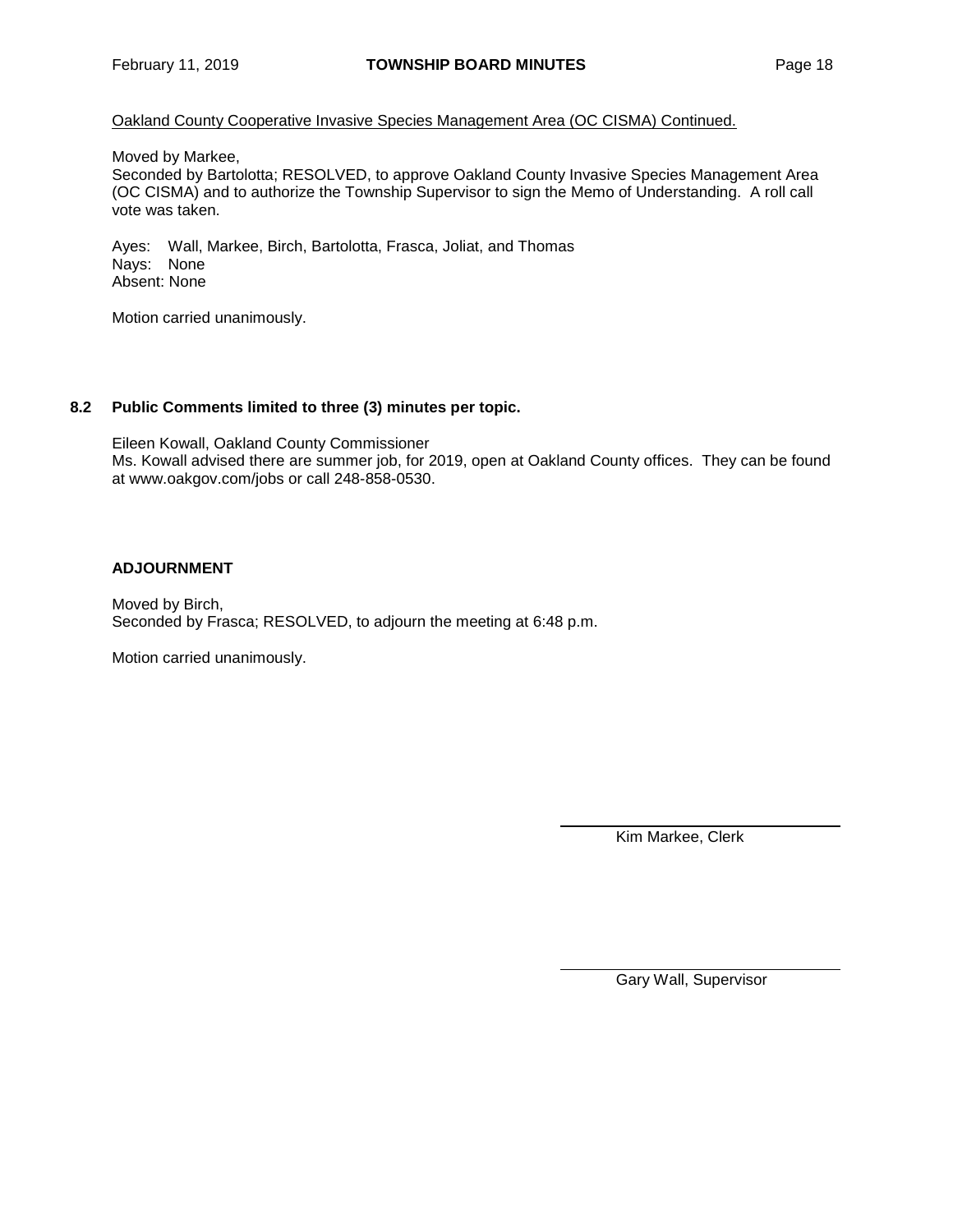02/07/2019 12:13 | WATERFORD TOWNSHIP llievois | AP CHECK RECONCILIATION REGISTER

#### FOR: Uncleared

# $\begin{tabular}{lllllll} \bf{CHECK} & \tt{HERCK} & \tt{DATE} & \tt{YPE} & & \tt{VENDOR} & \tt{NAME} \end{tabular}$

 $\begin{minipage}{0.9\linewidth} \textbf{ULEARED} & \textbf{EATCH} & \textbf{CLEAR} & \textbf{DATE} \end{minipage}$ 

|                                             |  |                                                                                                                        | 227.35     |
|---------------------------------------------|--|------------------------------------------------------------------------------------------------------------------------|------------|
|                                             |  | 282060 02/11/2019 PRINTED 011036 A&M PLUMBING                                                                          | 472.55     |
|                                             |  | 282061 02/11/2019 PRINTED 011730 ARROW PRINTING                                                                        | 3,919.90   |
|                                             |  | 282062 02/11/2019 PRINTED 013377 AIR CENTER INC                                                                        | 271.70     |
|                                             |  | 282063 02/11/2019 PRINTED 013665 APOLLO FIRE EQUIPMENT CO                                                              | 2,751.83   |
|                                             |  | 282064 02/11/2019 PRINTED 013685 APPLIED IMAGING                                                                       | 7,280.00   |
|                                             |  | 282065 02/11/2019 PRINTED 013932 AXON ENTERPRISE, INC<br>282066 02/11/2019 PRINTED 021079 BAKER & TAYLOR BOOKS         | 1,937.31   |
|                                             |  |                                                                                                                        | 300.00     |
|                                             |  | 282067 02/11/2019 PRINTED 023587 HILLARIE F BOETTGER PLLC<br>282068 02/11/2019 PRINTED 023592 BOSTICK TRUCK CENTER LLC | 343.56     |
|                                             |  | 282069 02/11/2019 PRINTED 023711 BRILLIANCE PUBLISHING, IN                                                             | 47.98      |
|                                             |  | 282070 02/11/2019 PRINTED 023845 BURKE BUILDING CENTERS                                                                | 418.63     |
|                                             |  | 282071 02/11/2019 PRINTED 023849 JEFFREY BUEHNER                                                                       | 300.00     |
|                                             |  | 282072 02/11/2019 PRINTED 023854 BUSY BODIES                                                                           | 1,437.00   |
|                                             |  | 282073 02/11/2019 PRINTED 041192 CDW GOVERNMENT INC                                                                    | 129.83     |
|                                             |  | 282074 02/11/2019 PRINTED 041218 C GREEN'S TREE SERVICE                                                                | 1,725.00   |
|                                             |  |                                                                                                                        | 3,358.05   |
|                                             |  | 282075 02/11/2019 PRINTED 041460 CLYDES FRAME & WHEEL SERV<br>282076 02/11/2019 PRINTED 043331 CHEMCO PRODUCTS INC     | 14,513.60  |
|                                             |  |                                                                                                                        | 505.76     |
| 282077 02/11/2019 PRINTED 043335 CHEMSEARCH |  | 282078 02/11/2019 PRINTED 043836 CUMMINS BRIDGEWAY LLC                                                                 | 379.44     |
|                                             |  |                                                                                                                        | 261.83     |
|                                             |  | 282079 02/11/2019 PRINTED 043952 CYNERGY PRODUCTS                                                                      | 535.46     |
|                                             |  | 282080 02/11/2019 PRINTED 044022 COUGAR SALES & RENTAL<br>282081 02/11/2019 PRINTED 044062 CONTROLNET, LLC             | 9,422.50   |
|                                             |  |                                                                                                                        | 998.95     |
|                                             |  | 282082 02/11/2019 PRINTED 044064 CONTRACTORS FENCE & GATE                                                              | 740.00     |
|                                             |  | 282083 02/11/2019 PRINTED 051025 DMC TECHNOLOGY GROUP INC<br>282084 02/11/2019 PRINTED 051036 DPOP CULTURE             | 2,420.00   |
|                                             |  |                                                                                                                        | 65, 175.75 |
| 282085 02/11/2019 PRINTED 051037 DN TANKS   |  | 282086 02/11/2019 PRINTED 053612 DOVER & COMPANY, LLC                                                                  | 5,040.62   |
|                                             |  | 282087 02/11/2019 PRINTED 063004 EAGLE GRAPHICS AND DESIGN                                                             | 450.00     |
|                                             |  |                                                                                                                        | 650.00     |
|                                             |  | 282088 02/11/2019 PRINTED 063181 MICHAEL J EBERLE<br>282089 02/11/2019 PRINTED 083630 FOSTER, SWIFT, COLLINS &         | 600.00     |
|                                             |  | 282090 02/11/2019 PRINTED 083751 FRAIBERG & PERNIE PLLC                                                                | 300.00     |
|                                             |  | 282091 02/11/2019 PRINTED 093025 GALE/CENGAGE LEARNING                                                                 | 97.54      |
|                                             |  | 282092 02/11/2019 PRINTED 093026 RICHARD GALAT                                                                         | 300.00     |
|                                             |  | 282093 02/11/2019 PRINTED 093451 GLOBAL OFFICE SOLUTIONS                                                               | 5,548.12   |
| 282094 02/11/2019 PRINTED 093705 GRAINGER   |  |                                                                                                                        | 1,211.31   |
|                                             |  | 282095 02/11/2019 PRINTED 103018 DERWOOD HAINES JR                                                                     | 350.00     |
|                                             |  | 282096 02/11/2019 PRINTED 103143 HALLAHAN & ASSOCIATES, PC                                                             | 990.00     |
|                                             |  | 282097 02/11/2019 PRINTED 103572 HOLLAND SUPPLY INC                                                                    | 398.33     |
|                                             |  | 282098 02/11/2019 PRINTED 103584 JOHN H HOLMES                                                                         | 700.00     |
| 282099 02/11/2019 PRINTED 111002 INFOGROUP  |  |                                                                                                                        | 7,000.00   |
|                                             |  | 282100 02/11/2019 PRINTED 113542 INGRAM LIBRARY SERVICES                                                               | 43.68      |
|                                             |  | 282101 02/11/2019 PRINTED 113551 NICHOLS PAPER & SUPPLY CO                                                             | 822.30     |
|                                             |  | 282102 02/11/2019 PRINTED 121011 J&B MEDICAL SUPPLY                                                                    | 114.43     |
|                                             |  | 282103 02/11/2019 PRINTED 121300 JGM VALVE CORP                                                                        | 24,190.00  |
|                                             |  | 282104 02/11/2019 PRINTED 123585 CHARESA JOHNSON                                                                       | 175.00     |
|                                             |  | 282105 02/11/2019 PRINTED 141006 KSM SOLUTIONS, LLC                                                                    | 499.00     |
|                                             |  | 282106 02/11/2019 PRINTED 153367 LIBRARY NETWORK, THE                                                                  | 9,091.98   |
|                                             |  | 282107 02/11/2019 PRINTED 161027 MSDS ONLINE                                                                           | 1,798.00   |
|                                             |  | 282108 02/11/2019 PRINTED 163082 HYLAND SOFTWARE                                                                       | 49,458.91  |
|                                             |  | 282109 02/11/2019 PRINTED 163107 MADISON GENERATOR SERVICE                                                             | 4,314.78   |
|                                             |  | 282110 02/11/2019 PRINTED 163485 PAULETTE MICHEL LOFTIN                                                                | 300.00     |
|                                             |  | 282111 02/11/2019 PRINTED 163508 FERGUSON WATERWORKS #3386                                                             | 3,520.76   |
|                                             |  |                                                                                                                        |            |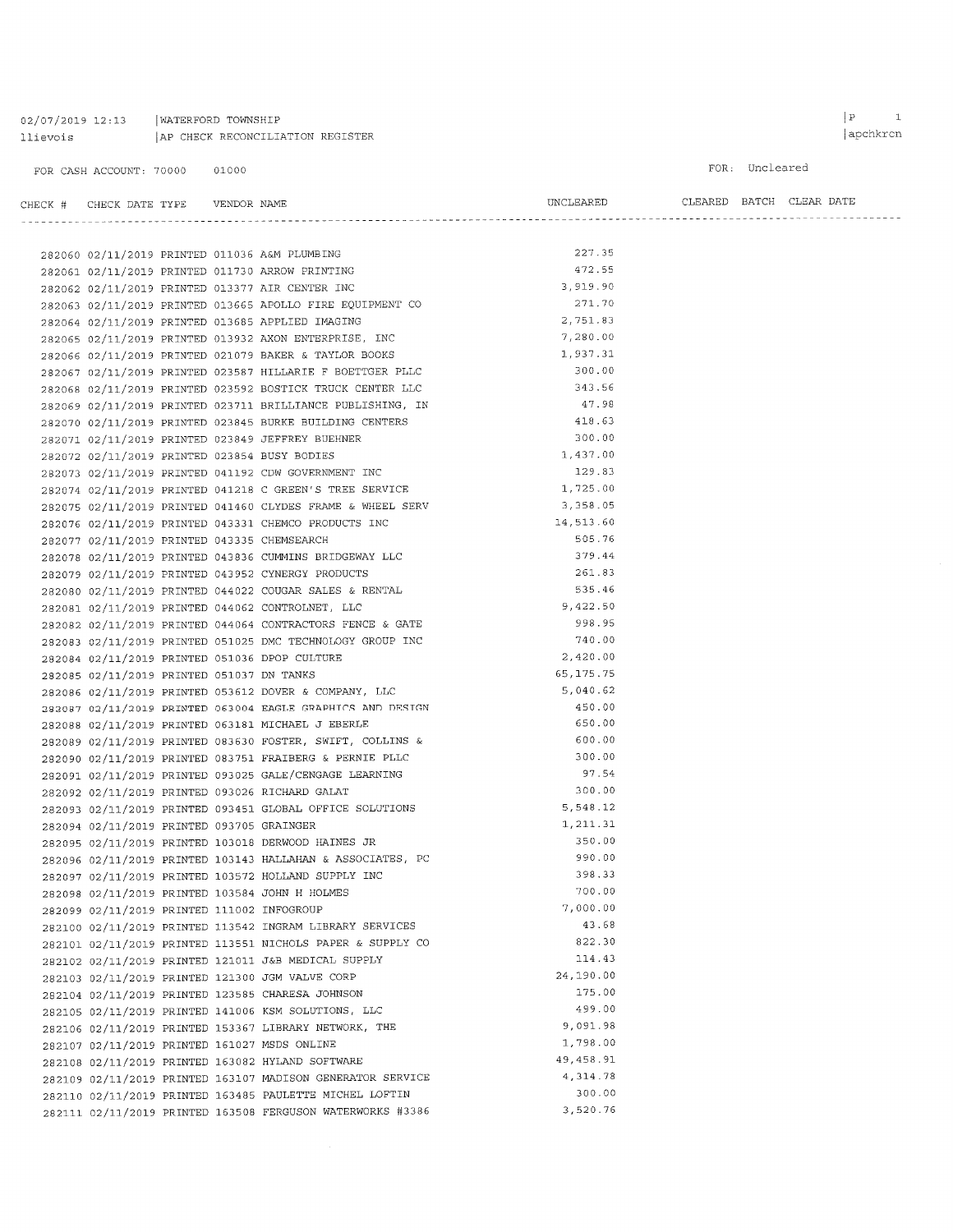| 02/07/2019 12:13 | WATERFORD TOWNSHIP               |
|------------------|----------------------------------|
| llievois         | AP CHECK RECONCILIATION REGISTER |

 $\begin{tabular}{lllllll} \bf{CHECK} & \tt{\#} & \tt{\it{CHECK} \; \tt{DATE} \; \tt{TYPE} & \tt{\tt{\tt{VENDOR} \; \tt{NAME}}} \end{tabular}$ 

|           |                          | FOR: Uncleared |  |
|-----------|--------------------------|----------------|--|
| UNCLEARED | CLEARED BATCH CLEAR DATE |                |  |

|                                                  | 282112 02/11/2019 PRINTED 183269 SPRINT SOLUTIONS          | 8.71       |
|--------------------------------------------------|------------------------------------------------------------|------------|
|                                                  | 282113 02/11/2019 PRINTED 183578 NORTH ELECTRIC SUPPLY CO  | 957.52     |
|                                                  | 282114 02/11/2019 PRINTED 193706 ORKIN COMMERCIAL SERVICES | 45.00      |
| 282115 02/11/2019 PRINTED 193882 OVERDRIVE, INC. |                                                            | 496.47     |
|                                                  | 282116 02/11/2019 PRINTED 204040 OAKLAND COUNTY TREASURER  | 1,715.47   |
|                                                  | 282117 02/11/2019 PRINTED 204040 OAKLAND COUNTY TREASURER  | 4,289.77   |
|                                                  | 282118 02/11/2019 PRINTED 204040 OAKLAND COUNTY TREASURER  | 5,101.96   |
|                                                  | 282119 02/11/2019 PRINTED 204860 ROAD COMMISSION FOR       | 156.51     |
|                                                  | 282120 02/11/2019 PRINTED 233839 QUALITY FIRST AID AND SAF | 1,124.30   |
|                                                  | 282121 02/11/2019 PRINTED 241008 RKA PETROLEUM COMPANIES,  | 1,224.48   |
|                                                  | 282122 02/11/2019 PRINTED 241485 RMS ASSOCIATES, LLC       | 12,250.00  |
|                                                  | 282123 02/11/2019 PRINTED 243040 PENGUIN RANDOM HOUSE LLC  | 147.00     |
|                                                  | 282124 02/11/2019 PRINTED 243206 RECORDED BOOKS LLC        | 309.90     |
| 282125 02/11/2019 PRINTED 243228 STELLA REYES    |                                                            | 90.00      |
| 282126 02/11/2019 PRINTED 243645 LISA ROCHFORD   |                                                            | 252.00     |
|                                                  | 282127 02/11/2019 PRINTED 251790 STATE WIRE & TERMINAL INC | 236.34     |
| 282128 02/11/2019 PRINTED 253179 SCHULTZ, INC.   |                                                            | 591.67     |
|                                                  | 282129 02/11/2019 PRINTED 253568 SOLTIS PLASTICS CORP      | 1,504.08   |
|                                                  | 282130 02/11/2019 PRINTED 253913 TYCO INTEGRATED SECURITY  | 540.35     |
| 282131 02/11/2019 PRINTED 253954 SYMBOL ARTS     |                                                            | 90.00      |
|                                                  | 282132 02/11/2019 PRINTED 254816 RICHARD STRENGER          | 150.00     |
| 282133 02/11/2019 PRINTED 254845 BRADLEY STOUT   |                                                            | 250.00     |
| 282134 02/11/2019 PRINTED 261360 TIA             |                                                            | 3,000.00   |
| 282135 02/11/2019 PRINTED 273533 UNIFIRST CORP   |                                                            | 936.80     |
|                                                  | 282136 02/11/2019 PRINTED 274551 UNIVERSAL LIFT PARTS, INC | 1,722.66   |
|                                                  | 282137 02/11/2019 PRINTED 283243 AMERICAN MESSAGING        | 191.36     |
| 282138 02/11/2019 PRINTED 283247 VESCO OIL CORP  |                                                            | 177.75     |
|                                                  | 282139 02/11/2019 PRINTED 291365 PRAXAIR DISTRIBUTION INC  | 84.40      |
|                                                  | 282140 02/11/2019 PRINTED 291365 PRAXAIR DISTRIBUTION INC  | 104.46     |
|                                                  | 282141 02/11/2019 PRINTED 291365 PRAXAIR DISTRIBUTION INC  | 251.72     |
|                                                  | 282142 02/11/2019 PRINTED 293016 WATERFORD AREA CHAMBER OF | 40.00      |
| 282143 02/11/2019 PRINTED 293206 WEINGARTZ       |                                                            | 57.98      |
|                                                  | 282144 02/11/2019 PRINTED 304456 WATERFORD TOWNSHIP DEVELO | 100.00     |
|                                                  | 282145 02/11/2019 PRINTED 343373 ZOHO CORPORATION          | 1,575.00   |
|                                                  | 86 CHECKS CASH ACCOUNT TOTAL                               | 277,612.40 |
|                                                  |                                                            |            |

 $.00$ 

A Walminian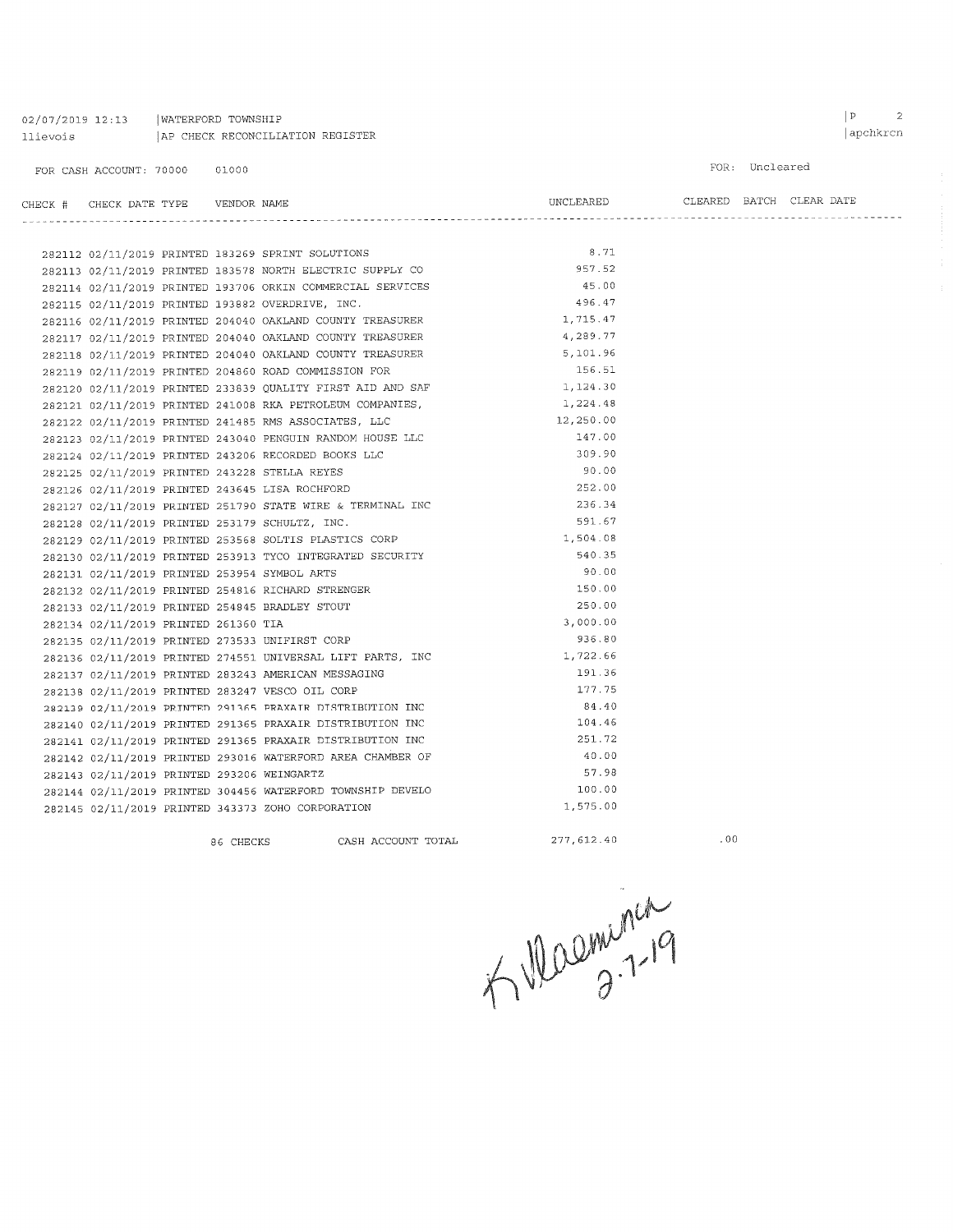Advance Chicks Already Marled.

 $02/07/2019$  12:14 | WATERFORD TOWNSHIP AP CHECK RECONCILIATION REGISTER llievois

FOR CASH ACCOUNT: 70000 01000  $\begin{array}{ccc} \mid \textbf{P} & \hspace{1.6cm} \textbf{1} \end{array}$ apchkrcn

FOR: Uncleared

| CHECK # CHECK DATE TYPE    VENDOR NAME     |  |                                                                                                                                                                                                        | UNCLEARED  |  | CLEARED BATCH CLEAR DATE |  |
|--------------------------------------------|--|--------------------------------------------------------------------------------------------------------------------------------------------------------------------------------------------------------|------------|--|--------------------------|--|
|                                            |  |                                                                                                                                                                                                        |            |  |                          |  |
|                                            |  | 281727 01/22/2019 PRINTED 083580 FORSTER BROTHERS                                                                                                                                                      | 171.00     |  |                          |  |
|                                            |  | 281737 01/22/2019 PRINTED 163489 DAVE MILLER LLC                                                                                                                                                       | 147.00     |  |                          |  |
|                                            |  | 281746 01/22/2019 PRINTED 274540 UNEMPLOYMENT INSURANCE AG                                                                                                                                             | 7,917.06   |  |                          |  |
|                                            |  | 281749 01/23/2019 PRINTED 073012 MICHAEL AHRENS                                                                                                                                                        | 120.00     |  |                          |  |
|                                            |  | 281751 01/23/2019 PRINTED 073038 THOMAS BOWEN                                                                                                                                                          | 120.00     |  |                          |  |
|                                            |  |                                                                                                                                                                                                        | 120.00     |  |                          |  |
|                                            |  |                                                                                                                                                                                                        | 120.00     |  |                          |  |
|                                            |  | 281751 01/23/2019 PRINTED 073038 THOMAS BOWEN<br>281752 01/23/2019 PRINTED 073067 SHELLY BOOTH<br>281753 01/23/2019 PRINTED 073074 JARED W BLACK<br>281757 01/23/2019 PRINTED 073203 GILBERT DECKER JR | 120.00     |  |                          |  |
|                                            |  | 281760 01/23/2019 PRINTED 073317 SCOTT GOOD                                                                                                                                                            | 120.00     |  |                          |  |
|                                            |  | 281761 01/23/2019 PRINTED 073366 MICHAEL HARRIS                                                                                                                                                        | 120.00     |  |                          |  |
|                                            |  | 281764 01/23/2019 PRINTED 073431 KEVIN KAZYAK                                                                                                                                                          | 120.00     |  |                          |  |
|                                            |  | 281768 01/23/2019 PRINTED 073611 DANIEL MATA                                                                                                                                                           | 120.00     |  |                          |  |
|                                            |  | 281771 01/23/2019 PRINTED 073714 BRENT ROSS                                                                                                                                                            | 120.00     |  |                          |  |
|                                            |  | 281774 01/23/2019 PRINTED 073762 MIKE SIEJA                                                                                                                                                            | 120.00     |  |                          |  |
|                                            |  |                                                                                                                                                                                                        | 59.95      |  |                          |  |
|                                            |  | 281781 01/28/2019 PRINTED 011121 A-C TIRE & SERV CTR<br>281782 01/28/2019 PRINTED 011730 ARROW PRINTING                                                                                                | 679.49     |  |                          |  |
|                                            |  | 281783 01/28/2019 PRINTED 013148 ACTIVE TOOLS USA, INC                                                                                                                                                 | 280.00     |  |                          |  |
|                                            |  | 281784 01/28/2019 PRINTED 013474 ALL STAR AWARDS                                                                                                                                                       | 25.00      |  |                          |  |
|                                            |  | 281785 01/28/2019 PRINTED 013666 APOLLO FIRE APPARATUS                                                                                                                                                 | 67.90      |  |                          |  |
|                                            |  | 281786 01/28/2019 PRINTED 013685 APPLIED IMAGING                                                                                                                                                       | 1,466.17   |  |                          |  |
|                                            |  | 281787 01/28/2019 PRINTED 014472 ALPHA DIRECTIONAL BORING                                                                                                                                              | 3,000.00   |  |                          |  |
|                                            |  | 281788 01/28/2019 PRINTED 021079 BAKER & TAYLOR BOOKS                                                                                                                                                  | 1,290.28   |  |                          |  |
|                                            |  | 281789 01/28/2019 PRINTED 021380 BILLS PLBG & SEWER SERV I                                                                                                                                             | 228.00     |  |                          |  |
|                                            |  | 281790 01/28/2019 PRINTED 023031 JOSEPH BASTIANELLI                                                                                                                                                    | 300.00     |  |                          |  |
|                                            |  | 281791 01/28/2019 PRINTED 023112 BALANCED LIFESTYLE COUNSE                                                                                                                                             | 100.00     |  |                          |  |
|                                            |  |                                                                                                                                                                                                        | 50.98      |  |                          |  |
|                                            |  | 281792 01/28/2019 PRINTED 023711 BRILLIANCE PUBLISHING, IN<br>281793 01/28/2019 PRINTED 041192 CDW GOVERNMENT INC                                                                                      | 1,171.32   |  |                          |  |
|                                            |  | 281794 01/28/2019 PRINTED 041495 CMP DISTRIBUTORS INC                                                                                                                                                  | 204.00     |  |                          |  |
|                                            |  | 281795 01/28/2019 PRINTED 043331 CHEMCO PRODUCTS INC                                                                                                                                                   | 250.00     |  |                          |  |
|                                            |  | 281796 01/28/2019 PRINTED 043365 CINCINNATI TIME SYSTEMS                                                                                                                                               | 270.00     |  |                          |  |
|                                            |  | 281797 01/28/2019 PRINTED 043498 CLARKSTON AUTOBODY & TOWI                                                                                                                                             | 205.00     |  |                          |  |
|                                            |  | 281798 01/28/2019 PRINTED 043836 CUMMINS BRIDGEWAY LLC                                                                                                                                                 | 1,753.56   |  |                          |  |
|                                            |  | 281799 01/28/2019 PRINTED 043899 COMPRISE TECHNOLOGIES INC                                                                                                                                             | 213.50     |  |                          |  |
|                                            |  | 281800 01/28/2019 PRINTED 053389 LUNGHAMER GMC INC                                                                                                                                                     | 1,598.10   |  |                          |  |
|                                            |  | 281801 01/28/2019 PRINTED 053756 DRUG SCREENS PLUS                                                                                                                                                     | 159.00     |  |                          |  |
|                                            |  | 281802 01/28/2019 PRINTED 063004 EAGLE GRAPHICS AND DESIGN                                                                                                                                             | 255.00     |  |                          |  |
|                                            |  | 281803 01/28/2019 PRINTED 063476 ELECTROCOMM-MICHIGAN, INC                                                                                                                                             | 120.00     |  |                          |  |
|                                            |  | 281804 01/28/2019 PRINTED 064008 ELECTRONIC MONITORING SYS                                                                                                                                             | 440.13     |  |                          |  |
|                                            |  | 281805 01/28/2019 PRINTED 083437 FIRST DUE FIRE SUPPLY                                                                                                                                                 | 17,070.75  |  |                          |  |
|                                            |  | 281806 01/28/2019 PRINTED 083734 JEFFREY FRANKLIN                                                                                                                                                      | 300.00     |  |                          |  |
|                                            |  | 281807 01/28/2019 PRINTED 083836 KENNETH E FUERST                                                                                                                                                      | 60.00      |  |                          |  |
|                                            |  | 281808 01/28/2019 PRINTED 091835 GUNNERS METERS & PARTS IN                                                                                                                                             | 1,212.00   |  |                          |  |
|                                            |  | 281809 01/28/2019 PRINTED 093025 GALE/CENGAGE LEARNING                                                                                                                                                 | 359.58     |  |                          |  |
|                                            |  | 281810 01/28/2019 PRINTED 093451 GLOBAL OFFICE SOLUTIONS                                                                                                                                               | 914.79     |  |                          |  |
| 281811 01/28/2019 PRINTED 093705 GRAINGER  |  |                                                                                                                                                                                                        | 269.30     |  |                          |  |
|                                            |  | 281812 01/28/2019 PRINTED 103018 DERWOOD HAINES JR                                                                                                                                                     | 300.00     |  |                          |  |
|                                            |  | 281813 01/28/2019 PRINTED 103031 HALT FIRE INC                                                                                                                                                         | 177.20     |  |                          |  |
|                                            |  | 281814 01/28/2019 PRINTED 103213 HOWARD HEITZEG                                                                                                                                                        | 60.00      |  |                          |  |
|                                            |  | 281815 01/28/2019 PRINTED 103252 KATHY HEPLER                                                                                                                                                          | 60.00      |  |                          |  |
|                                            |  | 281816 01/28/2019 PRINTED 103841 HUTCHINSONS ELECTRIC INC                                                                                                                                              | 5,385.00   |  |                          |  |
| 281817 01/28/2019 PRINTED 111122 CIVICPLUS |  |                                                                                                                                                                                                        | 20, 322.75 |  |                          |  |
|                                            |  | 281818 01/28/2019 PRINTED 113177 IDEAS FOR YOU                                                                                                                                                         | 928.60     |  |                          |  |
|                                            |  |                                                                                                                                                                                                        |            |  |                          |  |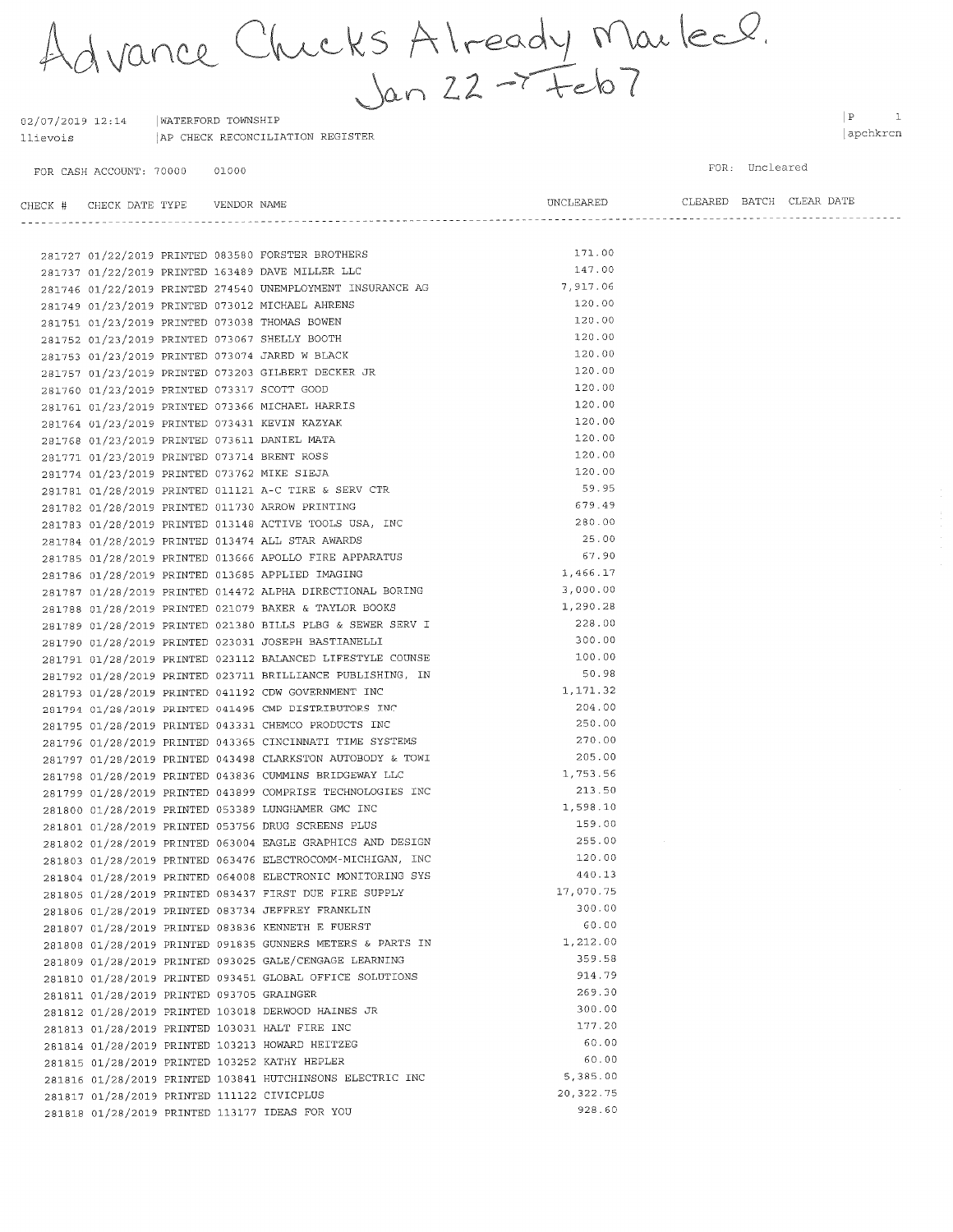# $02/07/2019$  12:14 | WATERFORD TOWNSHIP 11 ievois | AP CHECK RECONCILIATION REGISTER

FOR CASH ACCOUNT: 70000 01000

FOR: Uncleared

| CHECK # CHECK DATE TYPE    VENDOR NAME |                                                     | UNCLEARED |  | CLEARED BATCH CLEAR DATE |
|----------------------------------------|-----------------------------------------------------|-----------|--|--------------------------|
|                                        |                                                     |           |  |                          |
|                                        | 281819 01/28/2019 PRINTED 113488 IMPERIAL AUTO WASH | 189.00    |  |                          |

|  |                                             |  | 38181a 01\38\301a FKIMIRD TI3400 IMERKIND MOIO MYSU        |            |
|--|---------------------------------------------|--|------------------------------------------------------------|------------|
|  |                                             |  | 281820 01/28/2019 PRINTED 113491 IMPRESSIVE PRINTING & PRO | 35.00      |
|  |                                             |  | 281821 01/28/2019 PRINTED 113551 NICHOLS PAPER & SUPPLY CO | 791.49     |
|  |                                             |  | 281822 01/28/2019 PRINTED 121011 J&B MEDICAL SUPPLY        | 4,396.68   |
|  |                                             |  | 281823 01/28/2019 PRINTED 123023 JAIL ALTERNATIVES FOR MIC | 142.00     |
|  |                                             |  | 281824 01/28/2019 PRINTED 123585 CHARESA JOHNSON           | 425.00     |
|  |                                             |  | 281825 01/28/2019 PRINTED 143832 ERIC KUTINSKY             | 600.00     |
|  |                                             |  | 281826 01/28/2019 PRINTED 153055 LAW OFFICES OF JOSEPH A L | 350.00     |
|  |                                             |  | 281827 01/28/2019 PRINTED 153068 OSCAR W LARSON CO         | 145.00     |
|  |                                             |  | 281828 01/28/2019 PRINTED 153240 LESLIE TIRE               | 752.00     |
|  |                                             |  | 281829 01/28/2019 PRINTED 153367 LIBRARY NETWORK, THE      | 6,021.29   |
|  |                                             |  | 281830 01/28/2019 PRINTED 161014 MI MUNICIPAL RISK MGMNT   | 16,973.60  |
|  |                                             |  | 281831 01/28/2019 PRINTED 161024 O.C.C.M.T.A.              | 50.00      |
|  | 281832 01/28/2019 PRINTED 161700 MMRMA      |  |                                                            | 498,520.00 |
|  |                                             |  | 281833 01/28/2019 PRINTED 163082 HYLAND SOFTWARE           | 2,901.77   |
|  |                                             |  | 281834 01/28/2019 PRINTED 163368 MIDWEST COLLABORATIVE FOR | 4,226.64   |
|  |                                             |  | 281835 01/28/2019 PRINTED 183578 NORTH ELECTRIC SUPPLY CO  | 76.63      |
|  |                                             |  | 281836 01/28/2019 PRINTED 183952 NYE UNIFORM COMPANY       | 837.70     |
|  |                                             |  | 281837 01/28/2019 PRINTED 193882 OVERDRIVE, INC.           | 141.18     |
|  |                                             |  | 281838 01/28/2019 PRINTED 204040 OAKLAND COUNTY TREASURER  | 768.00     |
|  |                                             |  | 281839 01/28/2019 PRINTED 204040 OAKLAND COUNTY TREASURER  | 17,819.50  |
|  | 281840 01/28/2019 PRINTED 204515 OCATS      |  |                                                            | 125.00     |
|  |                                             |  | 281841 01/28/2019 PRINTED 211220 MCLAREN OAKLAND           | 609.50     |
|  |                                             |  | 281842 01/28/2019 PRINTED 213251 LAURA PETRUSHA            | 60.00      |
|  | 281843 01/28/2019 PRINTED 213395 BOB PIGGOT |  |                                                            | 60.00      |
|  |                                             |  | 281844 01/28/2019 PRINTED 213566 COFFEE BREAK INC          | 34.25      |
|  |                                             |  | 281845 01/28/2019 PRINTED 233839 QUALITY FIRST AID AND SAF | 1,222.05   |
|  |                                             |  | 281846 01/28/2019 PRINTED 233852 QUALITY FIRE SERVICES     | 50.00      |
|  |                                             |  | 281847 01/28/2019 PRINTED 241008 RKA PETROLEUM COMPANIES,  | 9,706.15   |
|  |                                             |  | 281848 01/28/2019 PRINTED 243041 THOMAS RAYNER             | 300.00     |
|  |                                             |  | 281849 01/28/2019 PRINTED 243206 RECORDED BOOKS LLC        | 271.58     |
|  |                                             |  | 281850 01/28/2019 PRINTED 243228 STELLA REYES              | 90.00      |
|  |                                             |  | 281851 01/28/2019 PRINTED 243301 REDGUARD FIRE & SECURITY  | 6,569.64   |
|  |                                             |  | 281852 01/28/2019 PRINTED 243608 ROCKET ENTERPRISE INC     | 1,685.00   |
|  |                                             |  | 281853 01/28/2019 PRINTED 251006 SHRADER TIRE & OIL OF MIC | 2,347.77   |
|  |                                             |  | 281854 01/28/2019 PRINTED 251238 SERVICE HEATING & PLUMBIN | 1,173.95   |
|  |                                             |  | 281855 01/28/2019 PRINTED 251323 SHERWIN-WILLIAMS CO, THE  | 205.56     |
|  |                                             |  | 281856 01/28/2019 PRINTED 253160 SCRAMLIN FEEDS            | 366.50     |
|  |                                             |  | 281857 01/28/2019 PRINTED 253293 HOWARD L SHIFMAN, P.C.    | 10,000.00  |
|  |                                             |  | 281858 01/28/2019 PRINTED 253512 SMART START MICHIGAN      | 1,684.90   |
|  |                                             |  | 281859 01/28/2019 PRINTED 254839 STRYKER SALES CORP        | 8,227.40   |
|  |                                             |  | 281860 01/28/2019 PRINTED 254862 LAW OFFICE OF STEPHEN STE | 300.00     |
|  |                                             |  | 281861 01/28/2019 PRINTED 271016 US BANK EQUIPMENT FINANCE | 153.16     |
|  | 281862 01/28/2019 PRINTED 271536 UPS STORE  |  |                                                            | 13.10      |
|  |                                             |  | 281863 01/28/2019 PRINTED 273533 UNIFIRST CORP             | 968.74     |
|  |                                             |  | 281864 01/28/2019 PRINTED 283215 VENDTEK WHOLESALE EQUIPTM | 255.00     |
|  |                                             |  | 281865 01/28/2019 PRINTED 291365 PRAXAIR DISTRIBUTION INC  | 215.84     |
|  |                                             |  | 281866 01/28/2019 PRINTED 293008 ILENE & WILLIAM WALDRON   | 900.00     |
|  |                                             |  | 281867 01/28/2019 PRINTED 293016 WATERFORD AREA CHAMBER OF | 366.00     |
|  | 281868 01/28/2019 PRINTED 293114 WATERTAP   |  |                                                            | 5,500.00   |
|  |                                             |  | 281869 01/28/2019 PRINTED 293348 WHITLOCK BUSINESS SYSTEMS | 3,982.06   |
|  |                                             |  | 281870 01/28/2019 PRINTED 500246 MI MED INC                | 8,024.07   |
|  |                                             |  |                                                            |            |

 $\begin{array}{|c|c|c|}\hline P&\qquad&2\\ \hline \end{array}$ apchkrcn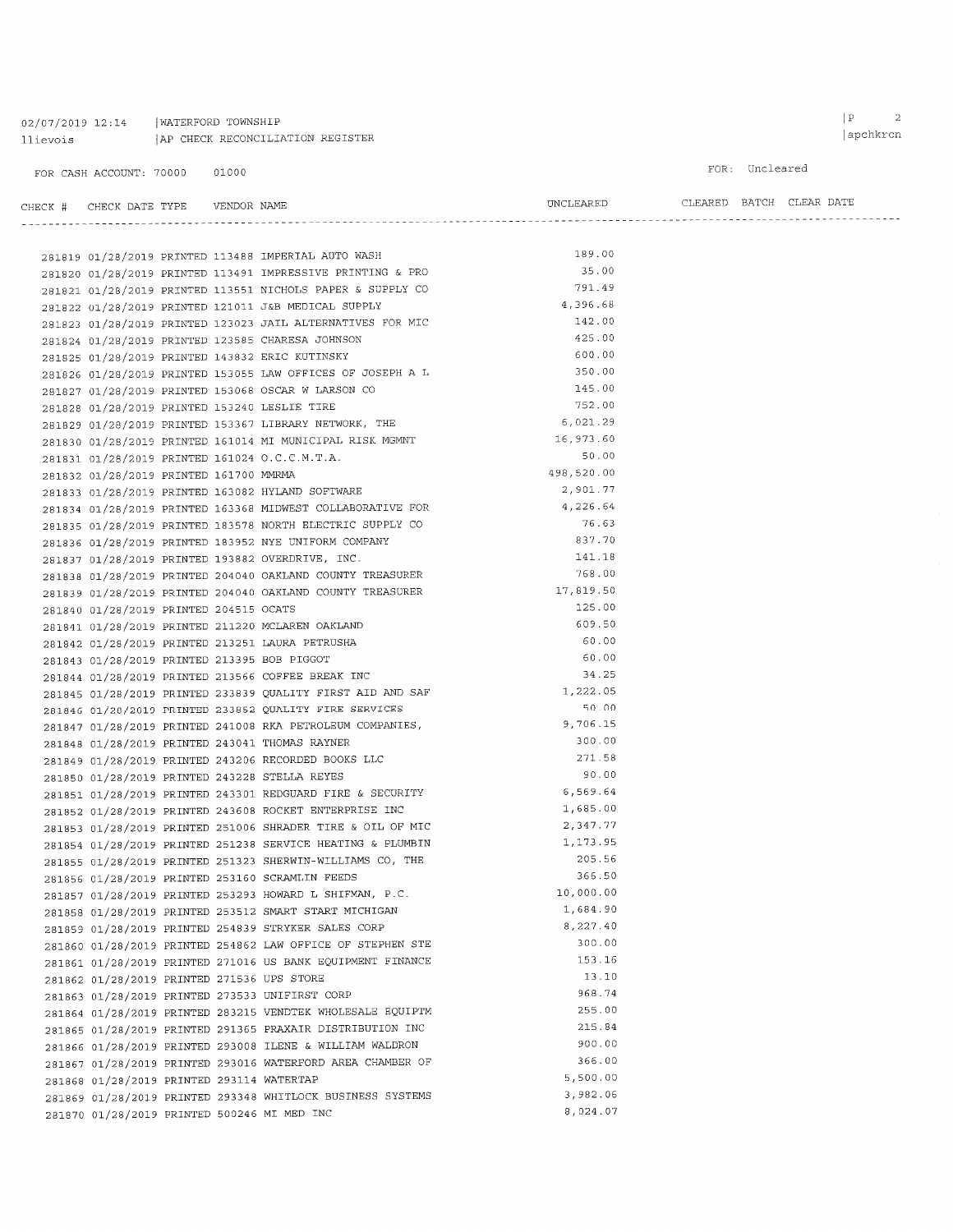02/07/2019 12:14 | WATERFORD TOWNSHIP   $\begin{array}{|c|c|} \hline P & \qquad & 3 \\ \hline \end{array}$ 

FOR: Uncleared

| CHECK # CHECK DATE TYPE    VENDOR NAME |                                        |  |                                                                 | UNCLEARED CLEARED BATCH CLEAR DATE |  |  |
|----------------------------------------|----------------------------------------|--|-----------------------------------------------------------------|------------------------------------|--|--|
|                                        |                                        |  |                                                                 |                                    |  |  |
|                                        |                                        |  |                                                                 |                                    |  |  |
|                                        |                                        |  | 281871 01/25/2019 PRINTED 011700 AQUA-WEED CONTROL INC 1,500.00 |                                    |  |  |
|                                        |                                        |  | 281872 01/25/2019 PRINTED 023904 TOBIN T BUHK                   | 200.00                             |  |  |
|                                        |                                        |  | 281873 01/25/2019 PRINTED 031086 MELVIN J BEARDSLEY             | 100.00                             |  |  |
|                                        |                                        |  | 281874 01/25/2019 PRINTED 031197 D&W WINDOWS & SUNROOMS         | 100.00                             |  |  |
|                                        |                                        |  | 281875 01/25/2019 PRINTED 031547 MGE CARPENTRY                  | 100.00                             |  |  |
|                                        |                                        |  | 281876 01/25/2019 PRINTED 031891 WYSE DESIGN & REMODELING       | 100.00                             |  |  |
|                                        |                                        |  | 281877 01/25/2019 PRINTED 031916 ARTISTIC POOLS & CONCRETE      | 100.00                             |  |  |
|                                        |                                        |  | 281878 01/25/2019 PRINTED 032019 CAMBRIDGE PARK DEVELOPMEN      | 400.00                             |  |  |
|                                        |                                        |  | 281879 01/25/2019 PRINTED 032024 OVERLAND CONTRACTING           | 600.00                             |  |  |
|                                        |                                        |  | 281880 01/25/2019 PRINTED 032073 CROWN CASTLE                   | 1,200.00                           |  |  |
|                                        |                                        |  | 281881 01/25/2019 PRINTED 032121 TOWNSEND HOMES LLC             | 800.00                             |  |  |
|                                        |                                        |  | 281882 01/25/2019 PRINTED 032155 SMJ INTERNATIONAL              | 1,200.00                           |  |  |
|                                        |                                        |  | 281883 01/25/2019 PRINTED 032442 RICHARD WOLFE                  | 100.00                             |  |  |
|                                        |                                        |  | 281884 01/25/2019 PRINTED 032585 VICTOR MOSES HOMES             | 100.00                             |  |  |
|                                        |                                        |  | 281885 01/25/2019 PRINTED 032586 RJP CONSULTING INC             | 600.00                             |  |  |
|                                        |                                        |  | 281886 01/25/2019 PRINTED 032637 LC CUSTOM HOMES                | 400.00                             |  |  |
|                                        |                                        |  | 281887 01/25/2019 PRINTED 032638 TRIAD CONSTRUCTION             | 100.00                             |  |  |
|                                        |                                        |  | 281888 01/25/2019 PRINTED 032639 THE DESOLA GROUP               | 600.00                             |  |  |
|                                        |                                        |  | 281889 01/25/2019 PRINTED 032640 KEITH FORD                     | 600.00                             |  |  |
|                                        |                                        |  | 281890 01/25/2019 PRINTED 032641 PITA WAY COMMISSARY            | 600.00                             |  |  |
|                                        |                                        |  | 281891 01/25/2019 PRINTED 032642 TIMOTHY BRUSH                  | 100.00                             |  |  |
|                                        |                                        |  | 281892 01/25/2019 PRINTED 032643 VENTURES DESIGN INC            | 100.00                             |  |  |
|                                        |                                        |  | 281893 01/25/2019 PRINTED 032644 DANIEL & TERRI CONWAY          | 400.00                             |  |  |
|                                        |                                        |  | 281894 01/25/2019 PRINTED 032645 GARRY WEIDEMAN                 | 100.00                             |  |  |
|                                        |                                        |  | 281895 01/25/2019 PRINTED 032646 KATHERINE WOLK                 | 100.00                             |  |  |
|                                        |                                        |  | 281896 01/25/2019 PRINTED 032647 SHERRY L LOCHER                | 100.00                             |  |  |
|                                        |                                        |  | 281897 01/25/2019 PRINTED 032648 SCOTT WESNEY CONSTRUCTION      | 600.00                             |  |  |
|                                        |                                        |  | 281898 01/25/2019 PRINTED 032649 D&G BLDG                       | 600.00                             |  |  |
|                                        |                                        |  | 281899 01/25/2019 PRINTED 032650 GORDON & LORRAINE STRACHA      | 100.00                             |  |  |
|                                        |                                        |  | 281900 01/25/2019 PRINTED 032651 DINVERNO REMODELING & CON      | 100.00                             |  |  |
|                                        |                                        |  | 281901 01/25/2019 PRINTED 032652 MONICA SINA                    | 100.00                             |  |  |
|                                        |                                        |  | 281902 01/25/2019 PRINTED 033089 BLUE STAR INC                  | 100.00                             |  |  |
|                                        |                                        |  | 281903 01/25/2019 PRINTED 033176 COY CONSTRUCTION INC           | 100.00                             |  |  |
|                                        |                                        |  | 281904 01/25/2019 PRINTED 033307 GARDNER SIGNS                  | 200.00                             |  |  |
|                                        |                                        |  | 281905 01/25/2019 PRINTED 033582 RICHARD P MOSCOVIC             | 400.00                             |  |  |
|                                        |                                        |  | 281906 01/25/2019 PRINTED 033609 NEW CREATION HOMES INC         | 400.00                             |  |  |
|                                        |                                        |  | 281907 01/25/2019 PRINTED 035094 RONALD J BACKIEL               | 100.00                             |  |  |
|                                        |                                        |  | 281908 01/25/2019 PRINTED 035592 TIMOTHY MURPHY                 | 100.00                             |  |  |
|                                        |                                        |  | 281909 01/25/2019 PRINTED 038068 TODD TRAVER                    | 100.00                             |  |  |
|                                        |                                        |  | 281910 01/25/2019 PRINTED 038175 DAVID PAUL FORCE               | 400.00                             |  |  |
|                                        |                                        |  | 281911 01/25/2019 PRINTED 038662 NABIL NANNOSHI                 | 600.00                             |  |  |
|                                        |                                        |  | 281912 01/25/2019 PRINTED 039944 HOME INSPECTION PLUS           | 100.00                             |  |  |
|                                        |                                        |  | 281913 01/25/2019 PRINTED 043389 CITY OF FARMINGTON HILLS       | 600.00                             |  |  |
|                                        |                                        |  | 281914 01/25/2019 PRINTED 053215 DELTA DENTAL                   | 47,116.02                          |  |  |
|                                        |                                        |  | 281915 01/25/2019 PRINTED 073317 SCOTT GOOD                     | 81.25                              |  |  |
|                                        |                                        |  | 281916 01/25/2019 PRINTED 073714 BRENT ROSS                     | 90.00                              |  |  |
|                                        |                                        |  | 281918 01/25/2019 PRINTED 103133 JOHN HAZARD                    | 300.00                             |  |  |
|                                        |                                        |  | 281919 01/25/2019 PRINTED 103249 HEWLETT-PACKARD FINANCIAL      | 965.26                             |  |  |
|                                        | 281920 01/25/2019 PRINTED 113595 DOXIM |  |                                                                 | 14,000.00                          |  |  |
|                                        |                                        |  | 281921 01/25/2019 PRINTED 251451 SLC METER LLC                  | 22.24                              |  |  |
|                                        |                                        |  | 281922 01/25/2019 PRINTED 254851 STANDARD INSURANCE COMPAN      | 6,932.03                           |  |  |
|                                        |                                        |  | 281923 01/29/2019 PRINTED 011199 ALL OUT FITNESS                | 180.00                             |  |  |
|                                        |                                        |  |                                                                 |                                    |  |  |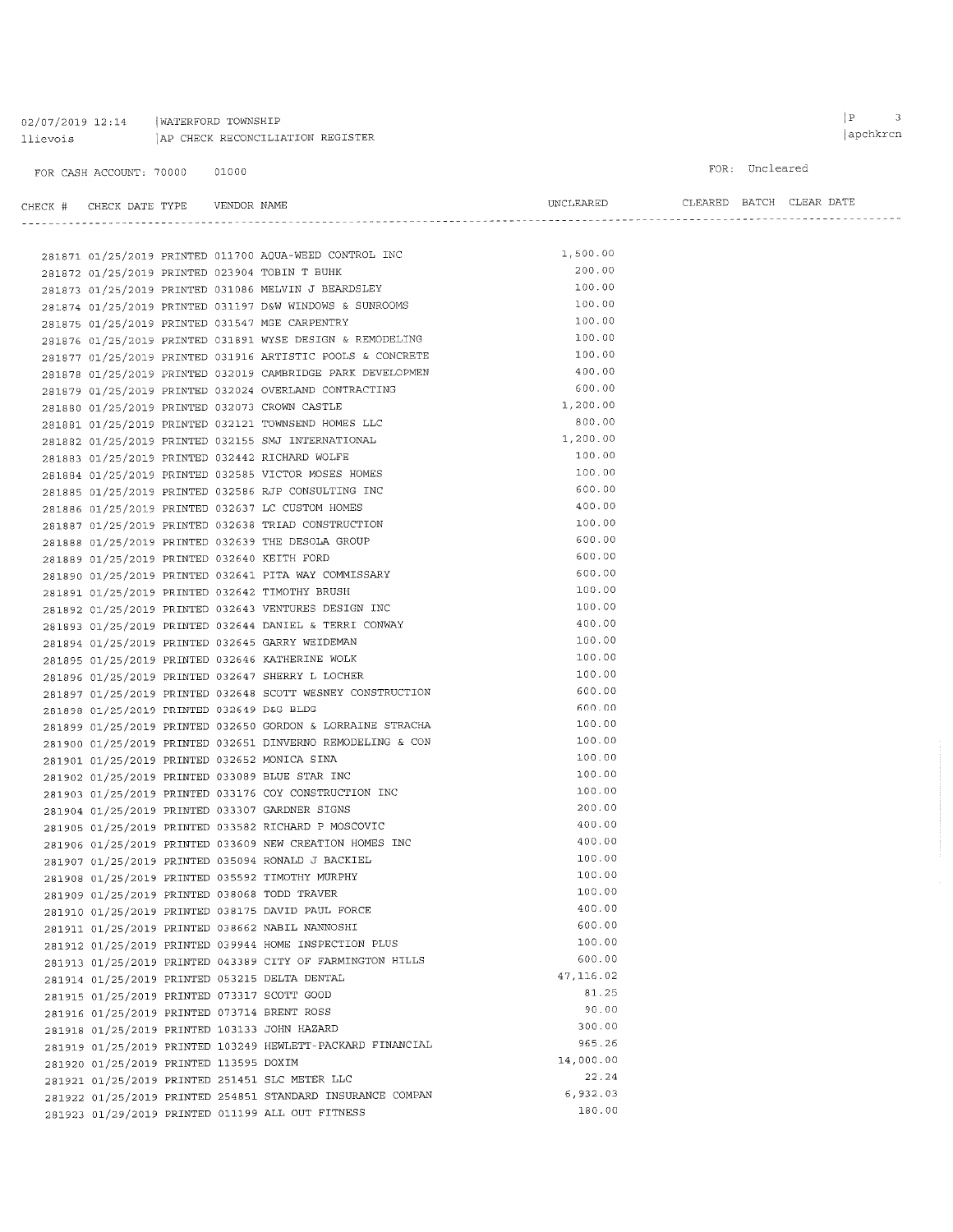| 02/07/2019 12:14 | WATERFORD TOWNSHIP               |
|------------------|----------------------------------|
| llievois         | AP CHECK RECONCILIATION REGISTER |

FOR CASH ACCOUNT: 70000 01000

#### FOR: Uncleared

| CHECK # CHECK DATE TYPE    VENDOR NAME      |  |                                                                                                                                                                                                                                            | $\begin{minipage}{0.9\linewidth} \textbf{URARED} & \textbf{CLEARED} & \textbf{BATCH} & \textbf{CLEAR} & \textbf{DATE} \end{minipage}$ |  |  |
|---------------------------------------------|--|--------------------------------------------------------------------------------------------------------------------------------------------------------------------------------------------------------------------------------------------|---------------------------------------------------------------------------------------------------------------------------------------|--|--|
|                                             |  |                                                                                                                                                                                                                                            |                                                                                                                                       |  |  |
|                                             |  |                                                                                                                                                                                                                                            | 1,270.82                                                                                                                              |  |  |
|                                             |  | 281924 01/29/2019 PRINTED 023298 BELNICK INC<br>281925 01/29/2019 PRINTED 023374 BILL PARSONS HORSESHOE &                                                                                                                                  | 135.00                                                                                                                                |  |  |
|                                             |  |                                                                                                                                                                                                                                            | 400.00                                                                                                                                |  |  |
| 281927 01/29/2019 PRINTED 031121 BELFOR USA |  | 281926 01/29/2019 PRINTED 031117 PROBUILT CUSTOM BUILDING                                                                                                                                                                                  | 100.00                                                                                                                                |  |  |
|                                             |  | 281928 01/29/2019 PRINTED 031197 D&W WINDOWS & SUNROOMS                                                                                                                                                                                    | 100.00                                                                                                                                |  |  |
|                                             |  | 281929 01/29/2019 PRINTED 031387 MICHIGAN'S BEST DECK BUIL                                                                                                                                                                                 | 100.00                                                                                                                                |  |  |
|                                             |  | 281930 01/29/2019 PRINTED 031519 ATLANTIC COAST WATERPROOF                                                                                                                                                                                 | 100.00                                                                                                                                |  |  |
|                                             |  | 281931 01/29/2019 PRINTED 031523 METRO DETROIT SIGNS                                                                                                                                                                                       | 100.00                                                                                                                                |  |  |
|                                             |  | 281932 01/29/2019 PRINTED 031635 PMG BUILDING                                                                                                                                                                                              | 800.00                                                                                                                                |  |  |
|                                             |  | 281933 01/29/2019 PRINTED 031673 ANTHONY D VITALE                                                                                                                                                                                          | 100.00                                                                                                                                |  |  |
|                                             |  | 281934 01/29/2019 PRINTED 031814 MODERN CRAFT HOMES                                                                                                                                                                                        | 100.00                                                                                                                                |  |  |
|                                             |  | 281935 01/29/2019 PRINTED 031913 NATIONWIDE SIGN                                                                                                                                                                                           | 100.00                                                                                                                                |  |  |
|                                             |  | 281936 01/29/2019 PRINTED 032033 POOL BUSTERS INC                                                                                                                                                                                          | 100.00                                                                                                                                |  |  |
|                                             |  | 281937 01/29/2019 PRINTED 032141 RN CONSTRUCTION                                                                                                                                                                                           | 100.00                                                                                                                                |  |  |
|                                             |  |                                                                                                                                                                                                                                            | 100.00                                                                                                                                |  |  |
|                                             |  | 281938 01/29/2019 PRINTED 032273 GLUCKMAN & CO<br>281939 01/29/2019 PRINTED 032438 BELLA DECKS LLC                                                                                                                                         | 100.00                                                                                                                                |  |  |
|                                             |  |                                                                                                                                                                                                                                            | 600.00                                                                                                                                |  |  |
|                                             |  | 281940 01/29/2019 PRINTED 032454 SAC WIRELESS                                                                                                                                                                                              | 100.00                                                                                                                                |  |  |
|                                             |  | 281941 01/29/2019 PRINTED 032488 SQUARE FIT LLC                                                                                                                                                                                            | 2,200.00                                                                                                                              |  |  |
|                                             |  | 281942 01/29/2019 PRINTED 032615 UNIQUE DESIGNED HOMES, IN<br>281943 01/29/2019 PRINTED 032653 SIGNATURE REMODELING<br>281944 01/29/2019 PRINTED 032654 ELZINGA & VOLKERS INC                                                              | 100.00                                                                                                                                |  |  |
|                                             |  |                                                                                                                                                                                                                                            |                                                                                                                                       |  |  |
|                                             |  |                                                                                                                                                                                                                                            | 600.00                                                                                                                                |  |  |
|                                             |  | 281945 01/29/2019 PRINTED 032655 BENCHMARK BUILDING & DEVE                                                                                                                                                                                 | 100.00                                                                                                                                |  |  |
|                                             |  | 281946 01/29/2019 PRINTED 032656 ROBERT DUNN JR                                                                                                                                                                                            | 600.00                                                                                                                                |  |  |
|                                             |  | 281947 01/29/2019 PRINTED 032657 WESTON SILVER                                                                                                                                                                                             | 100.00                                                                                                                                |  |  |
|                                             |  | 281947 01/29/2019 PRINTED 032657 WESTON SILVER<br>281948 01/29/2019 PRINTED 032658 BURNS & MCDONNELL<br>281949 01/29/2019 PRINTED 032659 DAVE HILLS<br>281950 01/29/2019 PRINTED 032660 SES RESTORATION<br>281951 01/29/2019 PRINTED 03266 | 600.00                                                                                                                                |  |  |
|                                             |  |                                                                                                                                                                                                                                            | 400.00                                                                                                                                |  |  |
|                                             |  |                                                                                                                                                                                                                                            | 100.00                                                                                                                                |  |  |
|                                             |  |                                                                                                                                                                                                                                            | 100.00                                                                                                                                |  |  |
|                                             |  |                                                                                                                                                                                                                                            | 100.00                                                                                                                                |  |  |
|                                             |  |                                                                                                                                                                                                                                            | 100.00                                                                                                                                |  |  |
|                                             |  | 281954 01/29/2019 PRINTED 032665 TODD COLLOM                                                                                                                                                                                               | 100.00                                                                                                                                |  |  |
|                                             |  | 281955 01/29/2019 PRINTED 032666 HOOVER INVESTMENTS                                                                                                                                                                                        | 600.00                                                                                                                                |  |  |
|                                             |  | 281956 01/29/2019 PRINTED 032667 KATHERINE RATLIFF                                                                                                                                                                                         | 100.00                                                                                                                                |  |  |
|                                             |  | 281957 01/29/2019 PRINTED 032668 MARK & DEBORAH CRAMER                                                                                                                                                                                     | 100.00                                                                                                                                |  |  |
|                                             |  | 281958 01/29/2019 PRINTED 032669 RONALD RESSLER                                                                                                                                                                                            | 400.00                                                                                                                                |  |  |
|                                             |  | 281959 01/29/2019 PRINTED 032670 AQEEL FAKHRULDIN                                                                                                                                                                                          | 600.00                                                                                                                                |  |  |
|                                             |  | 281960 01/29/2019 PRINTED 032671 BARRIENTOS CONTRACTING                                                                                                                                                                                    | 100.00                                                                                                                                |  |  |
|                                             |  | 281961 01/29/2019 PRINTED 032672 PERFORMANCE CREATIVE RESO                                                                                                                                                                                 | 100.00                                                                                                                                |  |  |
|                                             |  | 281962 01/29/2019 PRINTED 032673 ABR ALPINE DESIGN                                                                                                                                                                                         | 100.00                                                                                                                                |  |  |
| 281963 01/29/2019 PRINTED 032674 IMAGE 360  |  |                                                                                                                                                                                                                                            | 100.00                                                                                                                                |  |  |
|                                             |  | 281964 01/29/2019 PRINTED 032675 MARTIN GOJCAJ                                                                                                                                                                                             | 100.00                                                                                                                                |  |  |
|                                             |  | 281965 01/29/2019 PRINTED 032676 VISION CONSTRUCTION                                                                                                                                                                                       | 600.00                                                                                                                                |  |  |
|                                             |  | 281966 01/29/2019 PRINTED 032677 MANDO CONSTRUCTION INC                                                                                                                                                                                    | 100.00                                                                                                                                |  |  |
|                                             |  | 281967 01/29/2019 PRINTED 033100 CHARLES C BOWLES                                                                                                                                                                                          | 400.00                                                                                                                                |  |  |
|                                             |  | 281968 01/29/2019 PRINTED 033138 CASHWAY BUILDING CO                                                                                                                                                                                       | 100.00                                                                                                                                |  |  |
|                                             |  | 281969 01/29/2019 PRINTED 033176 COY CONSTRUCTION INC                                                                                                                                                                                      | 100.00                                                                                                                                |  |  |
|                                             |  | 281970 01/29/2019 PRINTED 033852 WENDELL TRAGER                                                                                                                                                                                            | 400.00                                                                                                                                |  |  |
|                                             |  | 281971 01/29/2019 PRINTED 033905 THOMAS M WILHELM                                                                                                                                                                                          | 100.00                                                                                                                                |  |  |
|                                             |  | 281972 01/29/2019 PRINTED 035514 LANSDOWNE RESTORATION INC                                                                                                                                                                                 | 100.00                                                                                                                                |  |  |
|                                             |  | 281973 01/29/2019 PRINTED 035791 SANICK PROPERTIES INC                                                                                                                                                                                     | 400.00                                                                                                                                |  |  |
|                                             |  | 281974 01/29/2019 PRINTED 035809 STEVE SQUIER                                                                                                                                                                                              | 400.00                                                                                                                                |  |  |
|                                             |  | 281975 01/29/2019 PRINTED 035893 WOLGAST CORP                                                                                                                                                                                              | 600.00                                                                                                                                |  |  |

 $\begin{array}{ccc} \mid & \mathbf{P} & \mathbf{4} \end{array}$  $\vert$ apchkrcn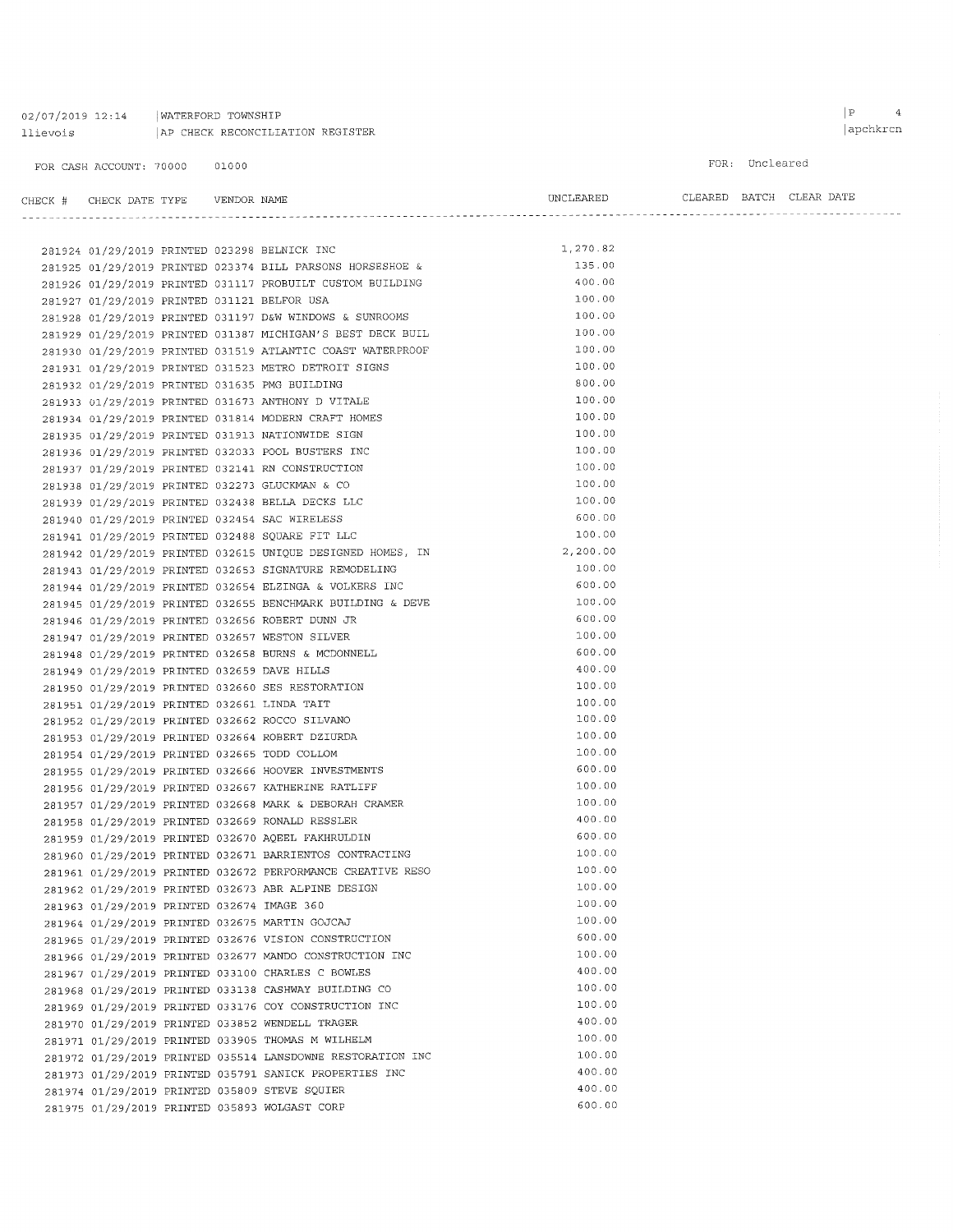02/07/2019 12:14 | WATERFORD TOWNSHIP 11 ievois | AP CHECK RECONCILIATION REGISTER

FOR: Uncleared

| CHECK # CHECK DATE TYPE    VENDOR NAME  |  |                                                                                                                         |                     | UNCLEARED CLEARED BATCH CLEAR DATE |  |
|-----------------------------------------|--|-------------------------------------------------------------------------------------------------------------------------|---------------------|------------------------------------|--|
|                                         |  |                                                                                                                         |                     |                                    |  |
|                                         |  |                                                                                                                         |                     |                                    |  |
|                                         |  | 281976 01/29/2019 PRINTED 038059 MD LIGHTING<br>281977 01/29/2019 PRINTED 038295 LAKELAND ARENA                         | 100.00              |                                    |  |
|                                         |  |                                                                                                                         | 600.00              |                                    |  |
|                                         |  | 281978 01/29/2019 PRINTED 038546 BENCHMARK HOMES INC                                                                    | 400.00              |                                    |  |
|                                         |  | 281979 01/29/2019 PRINTED 038942 EGRESS SOLUTIONS INC                                                                   | 100.00              |                                    |  |
|                                         |  | 281980 01/29/2019 PRINTED 039314 MARKET PLACE MEATS                                                                     | 600.00              |                                    |  |
|                                         |  | 281981 01/29/2019 PRINTED 039916 VINCELLI CONSTRUCTION                                                                  | 100.00              |                                    |  |
|                                         |  | 281982 01/29/2019 PRINTED 039951 FOUNDATION SYSTEMS OF MIC                                                              | 200.00              |                                    |  |
|                                         |  | 281983 01/29/2019 PRINTED 043389 CITY OF FARMINGTON HILLS                                                               | 225.00              |                                    |  |
|                                         |  | 281984 01/29/2019 PRINTED 043626 CONSUMERS ENERGY                                                                       | 7,799.70            |                                    |  |
|                                         |  | 281985 01/29/2019 PRINTED 044091 COOL JACKS HANDCRAFTED CO                                                              | 630.00              |                                    |  |
|                                         |  | 281986 01/29/2019 PRINTED 044220 CHASE CARD SERVICES                                                                    | 80.00               |                                    |  |
|                                         |  | 281987 01/29/2019 PRINTED 083479 KAREN FLOWERS                                                                          | 288.00              |                                    |  |
|                                         |  | 281988 01/29/2019 PRINTED 183021 NATIONAL TRAILS                                                                        | 2,275.00            |                                    |  |
|                                         |  | 281989 01/29/2019 PRINTED 243663 ROLLNRACK, LLC                                                                         | 8,335.00            |                                    |  |
|                                         |  | 281990 01/29/2019 PRINTED 253192 CHRIS SCHLINR                                                                          | 274.00              |                                    |  |
|                                         |  | 281991 01/29/2019 PRINTED 273533 UNIFIRST CORP                                                                          | 31.75               |                                    |  |
|                                         |  | 281992 01/29/2019 PRINTED 500140 BROADCAST MUSIC INC                                                                    | 711.00              |                                    |  |
|                                         |  | 281993 01/29/2019 PRINTED 500455 PARROTWEAR INC                                                                         | 1,237.57            |                                    |  |
|                                         |  | 281994 01/31/2019 PRINTED 011022 AIS CONSTRUCTION EQUIPMEN                                                              | 64,483.27           |                                    |  |
|                                         |  | 281995 01/31/2019 PRINTED 013548 ANYTHING A PEEL                                                                        | 500.00              |                                    |  |
|                                         |  | 281996 01/31/2019 PRINTED 043381 CITY OF PONTIAC                                                                        | 1,363.75            |                                    |  |
|                                         |  | 281997 01/31/2019 PRINTED 043952 CYNERGY PRODUCTS                                                                       | 729.38              |                                    |  |
|                                         |  | 281998 01/31/2019 PRINTED 044214 CHARRON SERVICES                                                                       | 435.00              |                                    |  |
|                                         |  | 281999 01/31/2019 PRINTED 073212 MATTHEW DOWNS                                                                          | 3,180.90            |                                    |  |
|                                         |  | 282000 01/31/2019 PRINTED 083437 FIRST DUE FIRE SUPPLY 17,385.09                                                        |                     |                                    |  |
|                                         |  | 282001 01/31/2019 PRINTED 083466 FLEX ADMINISTRATORS INC                                                                | 640.50              |                                    |  |
|                                         |  | 282002 01/31/2019 PRINTED 093388 GILES CONSTRUCTION                                                                     | 1,375.00            |                                    |  |
|                                         |  | 282003 01/31/2019 PRINTED 093804 MARGIE GREENFIELD                                                                      | 105.73<br>14,000.00 |                                    |  |
|                                         |  | 282004 01/31/2019 PRINTED 101201 H.J. UMBAUGH & ASSOCIATES                                                              | 802.28              |                                    |  |
|                                         |  | 282005 01/31/2019 PRINTED 101835 HUBBELL ROTH & CLARK INC                                                               | 325.50              |                                    |  |
|                                         |  | 282006 01/31/2019 PRINTED 103613 HOUSE ARREST SERVICES INC                                                              | 655.50              |                                    |  |
|                                         |  | 282007 01/31/2019 PRINTED 103641 HOME CONFINEMENT                                                                       | 1,671.05            |                                    |  |
|                                         |  | 282008 01/31/2019 PRINTED 103841 HUTCHINSONS ELECTRIC INC                                                               | 5,785.00            |                                    |  |
|                                         |  | 282009 01/31/2019 PRINTED 121570 JOHNSON & ANDERSON INC                                                                 | 60.00               |                                    |  |
|                                         |  | 282010 01/31/2019 PRINTED 143242 DIANE KERTON<br>282011 01/31/2019 PRINTED 153400 LIQUI-FORCE SERVICES INC 110,932.00   |                     |                                    |  |
|                                         |  |                                                                                                                         | 5,797.11            |                                    |  |
|                                         |  | 282012 01/31/2019 PRINTED 163508 FERGUSON WATERWORKS #3386<br>282013 01/31/2019 PRINTED 174457 STATE OF MICHIGAN        | 290.00              |                                    |  |
|                                         |  | 282014 01/31/2019 PRINTED 174478 STATE OF MICHIGAN                                                                      | 1,500.00            |                                    |  |
|                                         |  |                                                                                                                         | 31.92               |                                    |  |
|                                         |  | 282015 01/31/2019 PRINTED 174510 MICHIGAN MUNICIPAL LEAGUE<br>282016 01/31/2019 PRINTED 204040 OAKLAND COUNTY TREASURER | 40.00               |                                    |  |
|                                         |  | 282017 01/31/2019 PRINTED 204040 OAKLAND COUNTY TREASURER                                                               | 235.00              |                                    |  |
|                                         |  | 282018 01/31/2019 PRINTED 204520 OAKLAND FAMILY SERVICES                                                                | 30.00               |                                    |  |
|                                         |  | 282019 01/31/2019 PRINTED 204910 OAKLAND CNTY TREASURERS O                                                              | 1,057.50            |                                    |  |
|                                         |  | 282020 01/31/2019 PRINTED 211460 PLANTE & MORAN PLLC                                                                    | 11,500.00           |                                    |  |
|                                         |  | 282021 01/31/2019 PRINTED 213714 PRINTING SYSTEMS INC                                                                   | 1,449.66            |                                    |  |
| 282022 01/31/2019 PRINTED 213787 PSYBUS |  |                                                                                                                         | 585.00              |                                    |  |
|                                         |  | 282023 01/31/2019 PRINTED 233852 QUALITY FIRE SERVICES                                                                  | 102.50              |                                    |  |
|                                         |  | 282024 01/31/2019 PRINTED 234472 BLOOM ROOFING SYSTEMS INC                                                              | 900.00              |                                    |  |
|                                         |  | 282025 01/31/2019 PRINTED 304778 WATERFORD SCHOOL DISTRICT                                                              | 189.00              |                                    |  |
|                                         |  | 282026 01/31/2019 PRINTED 304930 WATERFORD TOWNSHIP DPW                                                                 | 395.55              |                                    |  |
|                                         |  | 282027 02/05/2019 PRINTED 013171 ADVANCED LIGHTING & SOUND                                                              | 10,842.00           |                                    |  |
|                                         |  |                                                                                                                         |                     |                                    |  |